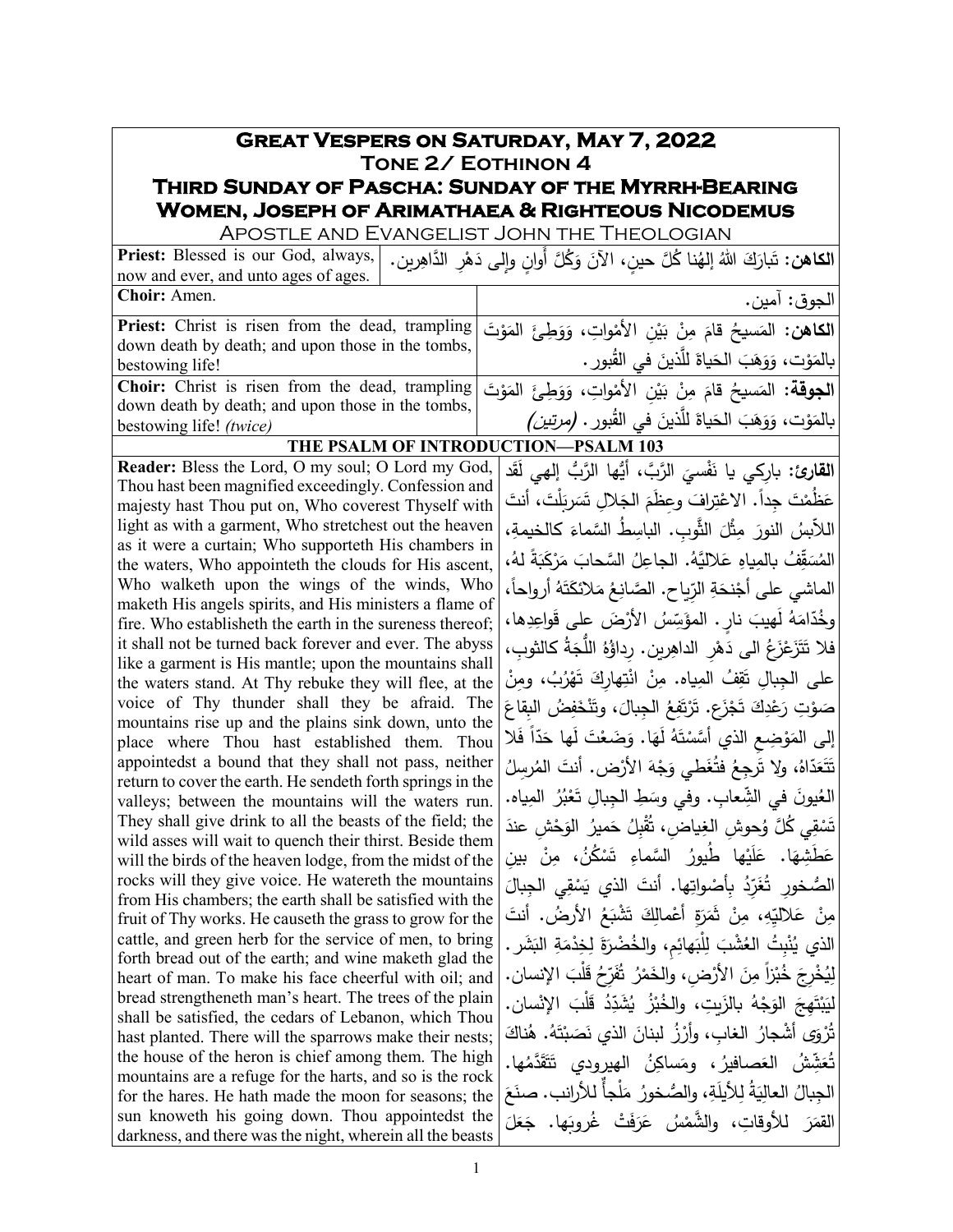| of the forest will go abroad; young lions roaring after<br>their prey, and seeking their food from God. The sun<br>ariseth, and they are gathered together, and they lay<br>them down in their dens. Man shall go forth unto his<br>work, and to his labor until the evening. How magnified<br>are Thy works, O Lord! In wisdom hast Thou made<br>them all. The earth is filled with Thy creation. So is this<br>great and spacious sea, wherein are things creeping<br>innumerable, small living creatures with the great.<br>There go the ships; there this leviathan, whom Thou<br>hast made to play therein. All things wait on Thee, to<br>give them their food in due season; when Thou givest<br>it them, they will gather it. When Thou openest Thy<br>hand, all things shall be filled with goodness; when<br>Thou turnest away Thy face, they shall be troubled.<br>Thou wilt take their spirit, and they shall cease; and<br>unto their dust shall they return. Thou wilt send forth<br>Thy Spirit, and they shall be created; and Thou shalt<br>renew the face of the earth. Let the glory of the Lord be<br>unto the ages; the Lord will rejoice in His works. Who<br>looketh on the earth and maketh it tremble, Who<br>toucheth the mountains and they smoke. I will sing unto<br>the Lord throughout my life, I will chant to my God for | الظُّلْمَةَ فكانَ لَيْلٌ، وفِيهِ تعْبُرُ جميعُ وحوش الغاب.<br>أَشْبِالٌ تَزْأَرُ لِتَخْطُفَ وتَطْلُبَ مِنَ اللهِ طَعامَها. أشرَقَتِ<br>الشَّمسُ فاجتَمَعَتْ، وفي صِيَرها رَبَضَت. يَخْرُجُ<br>الإنسانُ إلى عَمَلِهِ وإلى صِناعَتِهِ حتى المَساء. ما<br>أَعْظَمَ أَعْمالَكَ يا ربُّ، كلَّها بِحِكْمَةٍ صنَعْتَ. قَدِ<br>امْتَلأْتِ الأَرضُ مِنْ خَليقَتِكَ. هذا البَحْرُ الكَبيرُ<br>الواسِعُ، هناكَ دَبّاباتٌ لا عَدَدَ لَهَا، حَيَواناتٌ صِغَارٌ<br>مَعَ كِبارٍ . هُناكَ تَجْرِي السُّفُنُ ، هذا النِّتّينُ الذي خَلَقْتَهُ<br>يَلْعَبُ فيه. وكلَّها إيّاكَ تَتَرَجَّى، لِتُعْطَيَها طعامَها في<br>حينِه، وإذا أنتَ أَعْطَيْتَها جمَعَتْ. تَفْتَحُ يدَكَ فَيَمْتَلِئُ<br>الكُلُّ خَيْراً، تَصْرِفُ وجهَكَ فَيَضْطَرِبون. تَنْزِعُ أَرواحَهُمْ<br>فَيَفْنَوْنَ، وإِلى تُرابِهِمْ يَرْجِعونَ. تُرْسِلُ روحَكَ فَيُخلَقُونَ،<br>وتُجَدِّدُ وَجْهَ الأَرضِ. لِيَكُنْ مَجْدُ الرَّبِّ إلى الدهْرِ ،<br>يَفْرَحُ الرَّبُّ بأعمالِه. الذي يَنْظُرُ ۖ إلى الأرْض فيَجْعَلُها<br>تَرْتَعِدُ، ويَمَسُّ الجبالَ فتُدَخِّنُ. أَسَبِّحُ الرَّبَّ في حَيَاتِي، |
|----------------------------------------------------------------------------------------------------------------------------------------------------------------------------------------------------------------------------------------------------------------------------------------------------------------------------------------------------------------------------------------------------------------------------------------------------------------------------------------------------------------------------------------------------------------------------------------------------------------------------------------------------------------------------------------------------------------------------------------------------------------------------------------------------------------------------------------------------------------------------------------------------------------------------------------------------------------------------------------------------------------------------------------------------------------------------------------------------------------------------------------------------------------------------------------------------------------------------------------------------------------------------------------------------------------------------------------------------------|---------------------------------------------------------------------------------------------------------------------------------------------------------------------------------------------------------------------------------------------------------------------------------------------------------------------------------------------------------------------------------------------------------------------------------------------------------------------------------------------------------------------------------------------------------------------------------------------------------------------------------------------------------------------------------------------------------------------------------------------------------------------------------------------------------------------------------------------------------------------------------------------------------------------------------------------------------------------------------------------------------------------------------------------------|
| as long as I have my being. May my words be sweet                                                                                                                                                                                                                                                                                                                                                                                                                                                                                                                                                                                                                                                                                                                                                                                                                                                                                                                                                                                                                                                                                                                                                                                                                                                                                                        | وأَرَّبْلُ لِإلهِي ما دُمْتُ مَوْجوداً. يَلَّذُ لَهُ تَأْمُلِي، وأنا                                                                                                                                                                                                                                                                                                                                                                                                                                                                                                                                                                                                                                                                                                                                                                                                                                                                                                                                                                              |
| unto Him; I will rejoice in the Lord. O that sinners                                                                                                                                                                                                                                                                                                                                                                                                                                                                                                                                                                                                                                                                                                                                                                                                                                                                                                                                                                                                                                                                                                                                                                                                                                                                                                     | أَفْرَحُ بِالرَّبِّ. لِتَبِدِ الخَطَأَةُ مِنَ الأَرضِ، ولا يبْقَ فيها                                                                                                                                                                                                                                                                                                                                                                                                                                                                                                                                                                                                                                                                                                                                                                                                                                                                                                                                                                             |
| would cease from the earth, and they that work iniquity,                                                                                                                                                                                                                                                                                                                                                                                                                                                                                                                                                                                                                                                                                                                                                                                                                                                                                                                                                                                                                                                                                                                                                                                                                                                                                                 | الأَثْمَة. بارِكِي يا نفسِيَ الرَّبِّ. الشَّمْسُ عَرَفَتْ                                                                                                                                                                                                                                                                                                                                                                                                                                                                                                                                                                                                                                                                                                                                                                                                                                                                                                                                                                                         |
| that they should be no more. Bless the Lord, O my soul.<br>The sun knoweth his going down. Thou appointedst the                                                                                                                                                                                                                                                                                                                                                                                                                                                                                                                                                                                                                                                                                                                                                                                                                                                                                                                                                                                                                                                                                                                                                                                                                                          | غُروبَها، جَعَلَ الظُّلْمَةَ فكانَ لَيْلٌ. ما أعظَمَ أعمالَكَ يا                                                                                                                                                                                                                                                                                                                                                                                                                                                                                                                                                                                                                                                                                                                                                                                                                                                                                                                                                                                  |
| darkness, and there was the night. How magnified are                                                                                                                                                                                                                                                                                                                                                                                                                                                                                                                                                                                                                                                                                                                                                                                                                                                                                                                                                                                                                                                                                                                                                                                                                                                                                                     |                                                                                                                                                                                                                                                                                                                                                                                                                                                                                                                                                                                                                                                                                                                                                                                                                                                                                                                                                                                                                                                   |
| Thy works, O Lord! In wisdom hast Thou made them<br>all.                                                                                                                                                                                                                                                                                                                                                                                                                                                                                                                                                                                                                                                                                                                                                                                                                                                                                                                                                                                                                                                                                                                                                                                                                                                                                                 | رِبُّ، كلَّها بِحِكْمَةٍ صَنَعْتَ.                                                                                                                                                                                                                                                                                                                                                                                                                                                                                                                                                                                                                                                                                                                                                                                                                                                                                                                                                                                                                |
| Glory to the Father, and to the Son, and to the Holy                                                                                                                                                                                                                                                                                                                                                                                                                                                                                                                                                                                                                                                                                                                                                                                                                                                                                                                                                                                                                                                                                                                                                                                                                                                                                                     | المَجْدُ للِأَبِ، والآبنِ، والروح القُدُسِ، الآنَ وكُلَّ أُوانِ                                                                                                                                                                                                                                                                                                                                                                                                                                                                                                                                                                                                                                                                                                                                                                                                                                                                                                                                                                                   |
| Spirit; both now and ever, and unto ages of ages.<br>Amen. Alleluia, Alleluia, Alleluia. Glory to Thee, O                                                                                                                                                                                                                                                                                                                                                                                                                                                                                                                                                                                                                                                                                                                                                                                                                                                                                                                                                                                                                                                                                                                                                                                                                                                | <i>وإلى دَهْر الداهرِين. أمين.</i> هَلِلوييا، هَلِلوييا، هَلِلوييا،                                                                                                                                                                                                                                                                                                                                                                                                                                                                                                                                                                                                                                                                                                                                                                                                                                                                                                                                                                               |
| God. (3x) O our God and our Hope, glory to Thee!                                                                                                                                                                                                                                                                                                                                                                                                                                                                                                                                                                                                                                                                                                                                                                                                                                                                                                                                                                                                                                                                                                                                                                                                                                                                                                         | المَجْدُ لَكَ يا الله. (ثلاثا)  يا إلهَنا وَرَجاءَنَا لَكَ المَجْد.                                                                                                                                                                                                                                                                                                                                                                                                                                                                                                                                                                                                                                                                                                                                                                                                                                                                                                                                                                               |
| THE GREAT LITANY                                                                                                                                                                                                                                                                                                                                                                                                                                                                                                                                                                                                                                                                                                                                                                                                                                                                                                                                                                                                                                                                                                                                                                                                                                                                                                                                         |                                                                                                                                                                                                                                                                                                                                                                                                                                                                                                                                                                                                                                                                                                                                                                                                                                                                                                                                                                                                                                                   |
| <b>Deacon:</b> In peace, let us pray to the Lord.                                                                                                                                                                                                                                                                                                                                                                                                                                                                                                                                                                                                                                                                                                                                                                                                                                                                                                                                                                                                                                                                                                                                                                                                                                                                                                        | الشماس: بِسَلام إلى الرَّبِّ نَطْلُب.                                                                                                                                                                                                                                                                                                                                                                                                                                                                                                                                                                                                                                                                                                                                                                                                                                                                                                                                                                                                             |
| Choir: Lord, have mercy.                                                                                                                                                                                                                                                                                                                                                                                                                                                                                                                                                                                                                                                                                                                                                                                                                                                                                                                                                                                                                                                                                                                                                                                                                                                                                                                                 | ا <b>لجوقة</b> : يا رَبُّ ارْحَم.                                                                                                                                                                                                                                                                                                                                                                                                                                                                                                                                                                                                                                                                                                                                                                                                                                                                                                                                                                                                                 |
| For the peace from<br>Deacon:<br>above and the salvation of our<br>souls, let us pray to the Lord.                                                                                                                                                                                                                                                                                                                                                                                                                                                                                                                                                                                                                                                                                                                                                                                                                                                                                                                                                                                                                                                                                                                                                                                                                                                       | <b>الشماس:</b> مِنْ أَجْلِ السَّلام الذي مِنَ العُلمي وخَلاصٍ نُفوسِنا، إلى الرَّبِّ نَطْلُب.                                                                                                                                                                                                                                                                                                                                                                                                                                                                                                                                                                                                                                                                                                                                                                                                                                                                                                                                                     |
| <b>Choir:</b> Lord, have mercy.                                                                                                                                                                                                                                                                                                                                                                                                                                                                                                                                                                                                                                                                                                                                                                                                                                                                                                                                                                                                                                                                                                                                                                                                                                                                                                                          | ا <b>لجوقة :</b> يا رَبُّ ارْحَم.                                                                                                                                                                                                                                                                                                                                                                                                                                                                                                                                                                                                                                                                                                                                                                                                                                                                                                                                                                                                                 |
| <b>Deacon:</b> For the peace of the whole world, the good                                                                                                                                                                                                                                                                                                                                                                                                                                                                                                                                                                                                                                                                                                                                                                                                                                                                                                                                                                                                                                                                                                                                                                                                                                                                                                | <b>الشماس:</b> مِنْ أَجْلِ سَلامٍ كُلِّ العالَمِ وحُسْنِ شَاتِ كنائِسِ                                                                                                                                                                                                                                                                                                                                                                                                                                                                                                                                                                                                                                                                                                                                                                                                                                                                                                                                                                            |
| estate of the Holy Churches of God, and the union of<br>all, let us pray to the Lord.                                                                                                                                                                                                                                                                                                                                                                                                                                                                                                                                                                                                                                                                                                                                                                                                                                                                                                                                                                                                                                                                                                                                                                                                                                                                    | اللهِ المُقَدَّسَةِ، واتِّحادِ الكُلِّ، إلى الرَّبِّ نَطلُب.                                                                                                                                                                                                                                                                                                                                                                                                                                                                                                                                                                                                                                                                                                                                                                                                                                                                                                                                                                                      |
| <b>Choir:</b> Lord, have mercy.                                                                                                                                                                                                                                                                                                                                                                                                                                                                                                                                                                                                                                                                                                                                                                                                                                                                                                                                                                                                                                                                                                                                                                                                                                                                                                                          | ا <b>لجوقة:</b> يا رَبُّ ارْحَم.                                                                                                                                                                                                                                                                                                                                                                                                                                                                                                                                                                                                                                                                                                                                                                                                                                                                                                                                                                                                                  |
| <b>Deacon:</b> For this Holy House and those who with                                                                                                                                                                                                                                                                                                                                                                                                                                                                                                                                                                                                                                                                                                                                                                                                                                                                                                                                                                                                                                                                                                                                                                                                                                                                                                    | <b>الشماس:</b> مِنْ أَجْلِ هذا البَيْتِ المُقَدَّس، والذينَ يَدْخُلُونَ                                                                                                                                                                                                                                                                                                                                                                                                                                                                                                                                                                                                                                                                                                                                                                                                                                                                                                                                                                           |
| faith, reverence, and fear of God enter therein, let us<br>pray to the Lord.                                                                                                                                                                                                                                                                                                                                                                                                                                                                                                                                                                                                                                                                                                                                                                                                                                                                                                                                                                                                                                                                                                                                                                                                                                                                             | إليهِ بإيمانٍ وَوَرَعٍ وَخَوفِ اللهِ، إلى الرَّبِّ نَطْلَبٍ.                                                                                                                                                                                                                                                                                                                                                                                                                                                                                                                                                                                                                                                                                                                                                                                                                                                                                                                                                                                      |
| Choir: Lord, have mercy.                                                                                                                                                                                                                                                                                                                                                                                                                                                                                                                                                                                                                                                                                                                                                                                                                                                                                                                                                                                                                                                                                                                                                                                                                                                                                                                                 | ا <b>لجوقة:</b> يا رَبُّ ارْحَم.                                                                                                                                                                                                                                                                                                                                                                                                                                                                                                                                                                                                                                                                                                                                                                                                                                                                                                                                                                                                                  |
|                                                                                                                                                                                                                                                                                                                                                                                                                                                                                                                                                                                                                                                                                                                                                                                                                                                                                                                                                                                                                                                                                                                                                                                                                                                                                                                                                          |                                                                                                                                                                                                                                                                                                                                                                                                                                                                                                                                                                                                                                                                                                                                                                                                                                                                                                                                                                                                                                                   |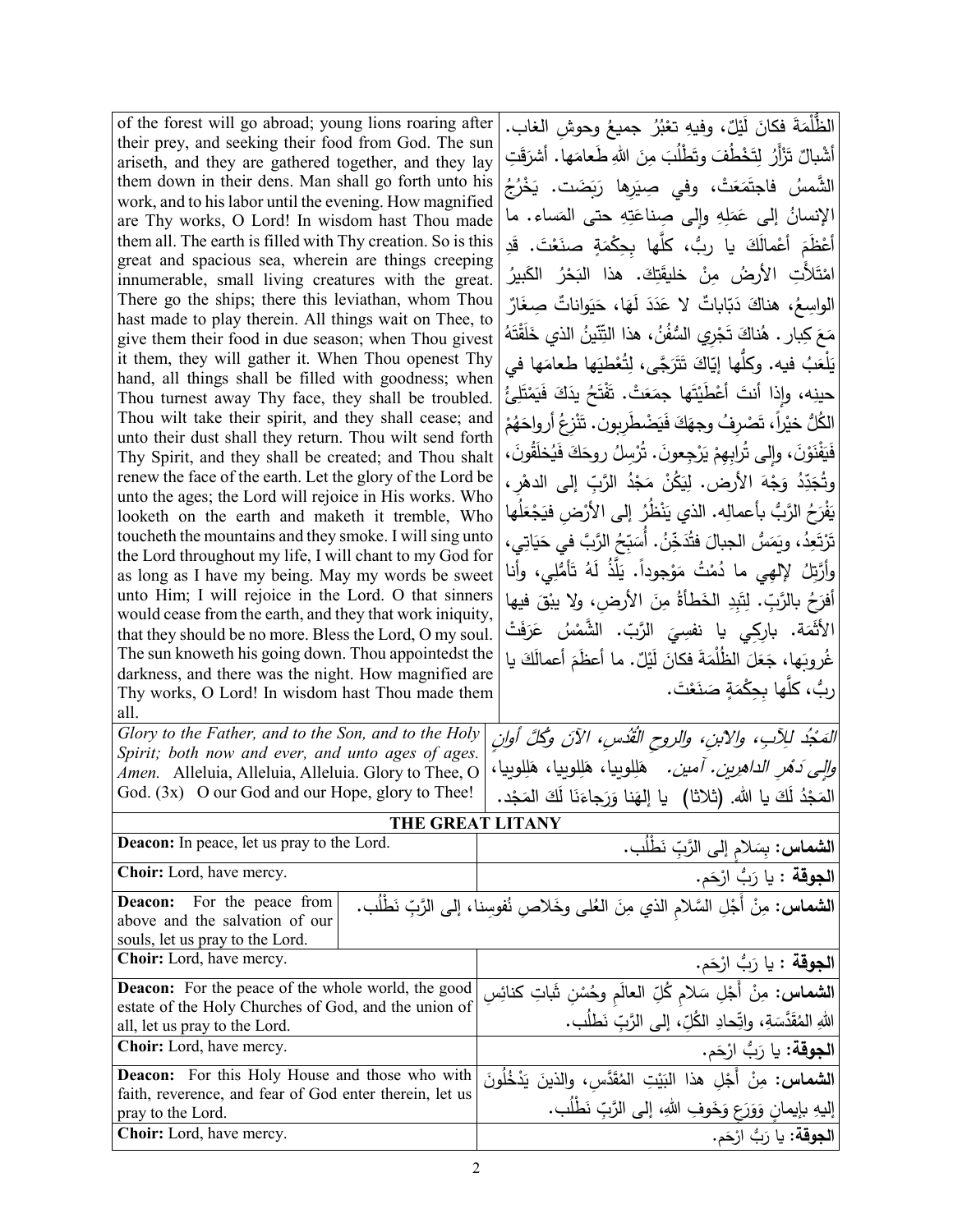| <b>Deacon:</b> For our father and Metropolitan N., (our<br>Archbishop N. or Bishop N.), the honorable        | ا <b>لشماس</b> : مِنْ أَجْلِ أبينا ومِتروبوليتِنا (فلان) وأسقُفِنا                  |  |
|--------------------------------------------------------------------------------------------------------------|-------------------------------------------------------------------------------------|--|
| presbytery, the diaconate in Christ, all the clergy and                                                      | (فلان) والكَهَنَةِ الْمُكَرَّمينَ والشَمامسةِ الخُدّام بالمَسيح،                    |  |
| people, let us pray to the Lord.                                                                             | وجميع الإكليروس والشُّعْبِ، إلى الرَّبِّ نَطْلَب.                                   |  |
| Choir: Lord, have mercy.                                                                                     | ا <b>لجوقة:</b> يا رَبُّ ارْحَم.                                                    |  |
| <b>Deacon: For Metropolitan Boulos and Archbishop</b>                                                        | الشماس: مِنْ أجلِ المِتْروبوليتِ بولُسَ والمِطْرانِ يوحَنا                          |  |
| Youhanna and their quick release from captivity<br>and safe return, let us pray to the Lord.                 | وفَكِّ أَسْرِهِما وعَوْدَتِهما سالِمَيْن، إلى الرَّبِّ نَطْلُب.                     |  |
| Choir: Lord, have mercy.                                                                                     | ا <b>لجوقة:</b> يا رَبُّ ارْحَم.                                                    |  |
| For our country, its President, civil<br>Deacon:                                                             | (في أمريكا) الشعَّاس: مِنْ أَجْلِ حُكّام هَذا البَلَدِ،                             |  |
| authorities, and Armed Forces, let us pray to the Lord.                                                      | ومُؤازَرَتِهِمْ في كُلِّ عَمَلٍ صالِحٍ، إلى الرَّبِّ نَطْلُب.                       |  |
| Choir: Lord, have mercy.                                                                                     | <b>الجوق</b> : يا رَبُّ ارْحَم.                                                     |  |
| <b>Deacon:</b> For this city and every city and countryside                                                  | ا <b>لشماس</b> : مِنْ أَجْلِ هذهِ المَدينةِ، وجَميع المُدُنِ والقُرى                |  |
| and the faithful who dwell therein, let us pray to the<br>Lord.                                              | والمؤمنينَ الساكِنينَ فِيها، إلى الرَّبّ نَطْلُب.                                   |  |
| Choir: Lord, have mercy.                                                                                     | ا <b>لجوقة:</b> يا رَبُّ ارْحَم.                                                    |  |
| Deacon: For healthful seasons, abundance of the                                                              | ا <b>لشماس:</b> مِنْ أَجْلِ اعْتِدالِ الأَهْوِيَةِ وخِصْبِ الأَرْضِ                 |  |
| fruits of the earth, and peaceful times, let us pray to the<br>Lord.                                         | بالثِمارِ ، وأَوْقاتِ سلاميَّةٍ، إلى الرَّبِّ نَطْلُبٍ.                             |  |
| Choir: Lord, have mercy.                                                                                     | ا <b>لجوقة:</b> يا رَبُّ ارْحَم.                                                    |  |
| Deacon: For travelers by sea, by land, and by                                                                | ا <b>لشماس:</b> مِنْ أَجْلِ المُسافرينَ في البَحْرِ والبَرِّ والجوِّ،               |  |
| air, the sick, the suffering, the captive, and for<br>their salvation, let us pray to the Lord.              | والمَرْضىي والمَضْنِيينَ، والأَسْرَى وخَلاصِهِمْ، إلىي الرَّبِّ نَطْلُب.            |  |
| Choir: Lord, have mercy.                                                                                     | ا <b>لجوقة:</b> يا رَبُّ ارْحَم.                                                    |  |
| Deacon: For our deliverance from all tribulation,                                                            | ا <b>لشماس:</b> مِنْ أَجْلِ نَجاتِنا مِنْ كُلِّ ضيقٍ وَغَضَبٍ وخَطَرِ               |  |
| wrath, danger, and necessity, let us pray to the Lord.                                                       | وَشْدَةٍ، إلى الرَّبِّ نَطْلُب.                                                     |  |
| Choir: Lord, have mercy.                                                                                     | ا <b>لجوقة:</b> يا رَبُّ ارْحَم.                                                    |  |
| <b>Deacon:</b> Help us; save us; have mercy on us; and keep<br>us, O God, by Thy grace.                      | ا <b>لشماس:</b> أعْضُدْ وَخَلِّصْ ولِرْحَمْ ولِحفَظْنا يا اللهُ بنِعْمَتِكَ.        |  |
| Choir: Lord, have mercy.                                                                                     | ا <b>لجوقة:</b> يا رَبُّ ارْحَم.                                                    |  |
| <b>Deacon:</b> Calling to remembrance our all-holy,                                                          | الشَّعَاس: بعدَ ذِكْرِنا الكلِّيَةَ القَداسَةِ الطّاهِرَةَ، الفائِقَةَ البَرَكاتِ،  |  |
| immaculate, most blessed and glorious Lady                                                                   | المَجيدةَ، سيِّدَتَنا والِدةَ الإِلهِ الدائِمَةَ البَتوليَّةِ مَرْيَمَ، مَعَ جَميع  |  |
| the Theotokos and ever-Virgin Mary, with all<br>the Saints, let us commend ourselves and each                | القدِّيسين، لِنوْدِعْ أنفُسَنا وبَعْضُنا بَعْضاً وَكُلَّ حَياتِنا لِلْمَسيحِ الإله. |  |
| other, and all our life unto Christ our God.<br>Choir: To Thee, O Lord.                                      |                                                                                     |  |
|                                                                                                              | ا <b>لجوقة:</b> لَكَ يا رَبّ.                                                       |  |
| Priest: For unto Thee are due all glory, honor, and<br>worship to the Father and to the Son and to the Holy  | ا <b>لكاهن:</b> لأنَّهُ يَنْبَغي لَكَ كُلُّ تَمْجِيدِ وإِكْرامِ وسُجودٍ، أيها الآبُ |  |
| Spirit, now and ever, and unto ages of ages.                                                                 | والابنُ والروحُ القُدُسُ، الأنَ وكلَّ أوانِ، وإلى دهرِ الداهرين.                    |  |
| Choir: Amen.                                                                                                 | ا <b>لجوقة:</b> آمين.                                                               |  |
| "BLESSED IS THE MAN" and verses<br>Blessed is the man who walks not in the counsel of the wicked.            |                                                                                     |  |
| Verse:<br><b>Refrain:</b><br>Alleluia. Alleluia. Alleluia.                                                   |                                                                                     |  |
| For the Lord knows the way of the righteous, but the way of the wicked will perish. Refrain<br><i>Verse:</i> |                                                                                     |  |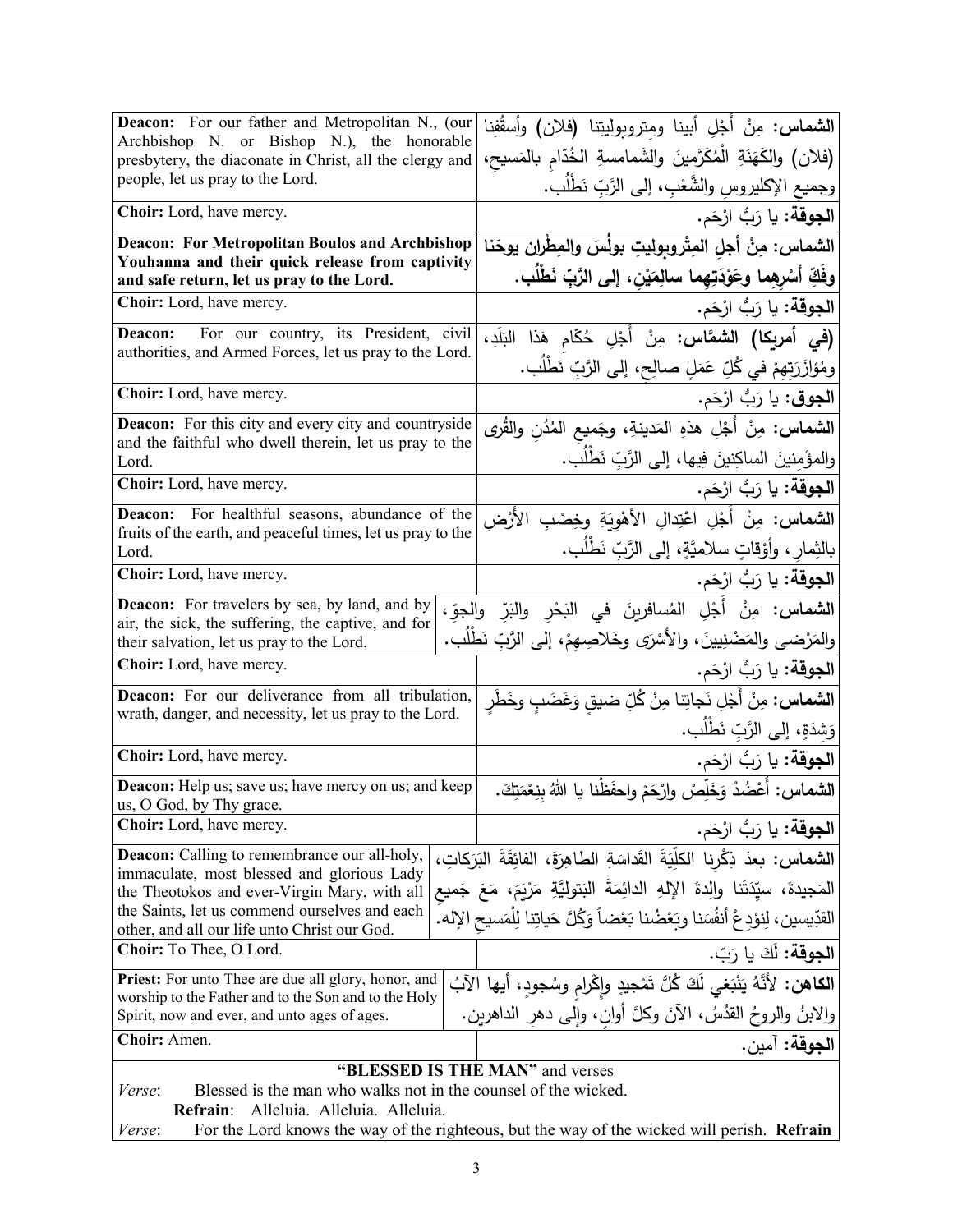|                                                                                                            | Verse:<br>Serve the Lord in fear and rejoice; rejoice in Him with trembling. Refrain                                                               |  |  |
|------------------------------------------------------------------------------------------------------------|----------------------------------------------------------------------------------------------------------------------------------------------------|--|--|
| Blessed are all who take refuge in Him. Refrain<br>Verse:                                                  |                                                                                                                                                    |  |  |
| Arise, arise, O Lord. Save me O my God. Refrain<br>Verse:                                                  |                                                                                                                                                    |  |  |
| Salvation belongs to the Lord. Thy blessing be upon Thy people. Refrain<br>Verse:                          |                                                                                                                                                    |  |  |
| Verse:                                                                                                     | Glory to the Father and to the Son and to the Holy Spirit, both now and ever and unto ages of                                                      |  |  |
| ages.                                                                                                      |                                                                                                                                                    |  |  |
| Amen. Alleluia. Alleluia. Alleluia. Glory to Thee O God (3 times).<br>THE LITTLE LITANY                    |                                                                                                                                                    |  |  |
| Priest: Again and again, in peace, let us pray to the                                                      |                                                                                                                                                    |  |  |
| Lord.                                                                                                      | ا <b>لكاهن:</b> أيْضاً وأيْضاً بِسَلام إلى الرَّبِّ نَطْلُب.                                                                                       |  |  |
| <b>Choir:</b> Lord, have mercy.                                                                            | الجوق: يا ربُّ ارْحَمْ.                                                                                                                            |  |  |
| <b>Priest:</b> Help us; save us; have mercy on us; and keep<br>us, O God, by Thy grace.                    | الكاهن: أعْضُدْ، وَخَلِّصْ، وارْحَمْ، واحفَظْنا يا اللهُ بنِعْمَتِكَ.                                                                              |  |  |
| <b>Choir:</b> Lord, have mercy.                                                                            | ا <b>لجوق</b> : يا رِبُّ ارْحَمْ.                                                                                                                  |  |  |
| <b>Priest:</b> Calling to remembrance our all-holy,                                                        | الكاهن: بعدَ ذِكْرِنا الكُلِّيَّةَ القَداسَةِ، الطاهِرَةَ، الفائِقَةَ البَرَكاتِ                                                                   |  |  |
| immaculate, most-blessed and glorious Lady the                                                             | المَجيدة، سيِّدَتَنا والِدَةَ الإِلهِ الدائِمَةَ البَتولِيَّةِ مَرْيَمَ مَعَ جميع                                                                  |  |  |
| Theotokos and ever-virgin Mary, with all the saints:                                                       | القدِّيسين، لِنُؤدِعْ أَنْفُسَنا وبَعْضُنا بَعْضاً وَكُلَّ حَياتِنا لِلْمَسيح                                                                      |  |  |
| let us commend ourselves and each other, and all our<br>life unto Christ our God.                          |                                                                                                                                                    |  |  |
|                                                                                                            | الإله.                                                                                                                                             |  |  |
| Choir: To Thee, O Lord.                                                                                    | ا <b>لجوق</b> : لكَ يا ربّ.                                                                                                                        |  |  |
| <b>Priest:</b> For Thine is the might, and Thine is the                                                    |                                                                                                                                                    |  |  |
| kingdom, and the power and the glory of the Father<br>and of the Son and of the Holy Spirit, now and ever, | الكاهن: لأنَّ لكَ العِزَّةَ ولكَ المُلْكَ والقُوَّةَ والمَجْدَ أَيُّها الآبُ                                                                       |  |  |
| and unto ages of ages.                                                                                     | والإبنُ والروحُ القُدُسُ، الآنَ وكُلَّ أوانِ وإلى دَهْرِ الدَّاهِرينِ.                                                                             |  |  |
|                                                                                                            |                                                                                                                                                    |  |  |
| Choir: Amen.                                                                                               | ا <b>لجوق</b> : آمين.                                                                                                                              |  |  |
|                                                                                                            | "O LORD, I HAVE CRIED" IN TONE TWO                                                                                                                 |  |  |
| O Lord, I have cried out unto Thee, hear Thou me; hear                                                     |                                                                                                                                                    |  |  |
| Thou me, O Lord. O Lord, I have cried out unto Thee, hear                                                  | يا ربِّ إليكَ صَرَخْتُ، فاسْتَمِعْ لي، إسْتَمِعْ لي يا ربُّ.                                                                                       |  |  |
| Thou me. Give ear to the voice of my supplication when I                                                   | يا ربِّ إليْكَ صَرَخْتُ فاسْتَمِعْ لي، أنْصِتْ إلى صوتِ                                                                                            |  |  |
| cry out unto Thee: hear Thou me, O Lord.                                                                   | تَضَرُّعي حينَ أَصْرُخُ إِليكَ، إِسْتَمِعْ لَي يا رَبّ.                                                                                            |  |  |
| Let my prayer be set forth before Thee as the incense,                                                     | لِتَسْتَقِمْ صَلاتي كالبَخور ۖ أمامَكَ، ولْيَكُنْ رَفْعُ يَدَيَّ كَذَبِيحَةٍ ۖ                                                                     |  |  |
| and the lifting up of my hands as the evening sacrifice;<br>hear Thou me, O Lord.                          | مَسائيَّةٍ، إِسْتَمِعْ لَمِي يا رَبُّ.                                                                                                             |  |  |
| Set a watch, O Lord, before my mouth, and a                                                                |                                                                                                                                                    |  |  |
| protecting door round about my lips.                                                                       | إِجْعَلْ يا رَبُّ حارِساً لِفَمي وبِاباً حَصيناً على شَفَتَيَّ.                                                                                    |  |  |
| Incline not my heart to evil words, to make excuses in<br>sins.                                            | لا تُمِلْ قَلْبِي إِلَى كَلامِ الشرِّ فَيَتَعَلَّلَ بِعِلَلِ الخطايا.                                                                              |  |  |
| With men that work iniquity; and I will not                                                                | مَعَ النَّاسِ العَامِلِينَ الإِثْمَ ولا أَتَّفِقُ مَعَ مُخْتَارِبِهِمْ.                                                                            |  |  |
| communicate with the choicest of them.                                                                     |                                                                                                                                                    |  |  |
| The just man shall correct me in mercy and shall                                                           | سَيؤَدِّبُني الصدِّيقُ بِرَحْمَةٍ ويوَبِّخُني أمّا زيتُ الخاطِئِ فلا                                                                               |  |  |
| reprove me; but let not the oil of the sinner anoint my                                                    |                                                                                                                                                    |  |  |
| head.<br>For my prayer also shall still be against the things with                                         | يُدهَنُ به راسي.<br>لأَنَّ صَلاتي أيضاً في مَسَرَّتِهمْ، قَدِ ابْتُلِعَتْ قُضاتُهُمْ                                                               |  |  |
| which they are well pleased; their judges falling upon                                                     |                                                                                                                                                    |  |  |
| the rock have been swallowed up.<br>They shall hear my words, for they are sweet; as when                  | مُلْتَصِقِينَ بِصَخْرَةٍ.                                                                                                                          |  |  |
| the thickness of the earth is broken upon the ground,                                                      | يَسْمَعونَ كَلِماتي فإنّها قَدِ اسْتُلِذّتْ مِثْلَ سَمْنِ الأَرْضِ                                                                                 |  |  |
| their bones are scattered by the side of hell.<br>But to Thee, O Lord, Lord, are mine eyes; in Thee        | المُنْشَقِّ على الأَرْضِ تَبَدَّدَتْ عِظَامُهُمْ حولَ الجَحيم.<br> <br> لأنَّ يا ربُ، يا ربُ إليكَ عَيْنَيَّ وعليكَ تَوَكَّلْتُ فلا تَنْزِع نَفسي. |  |  |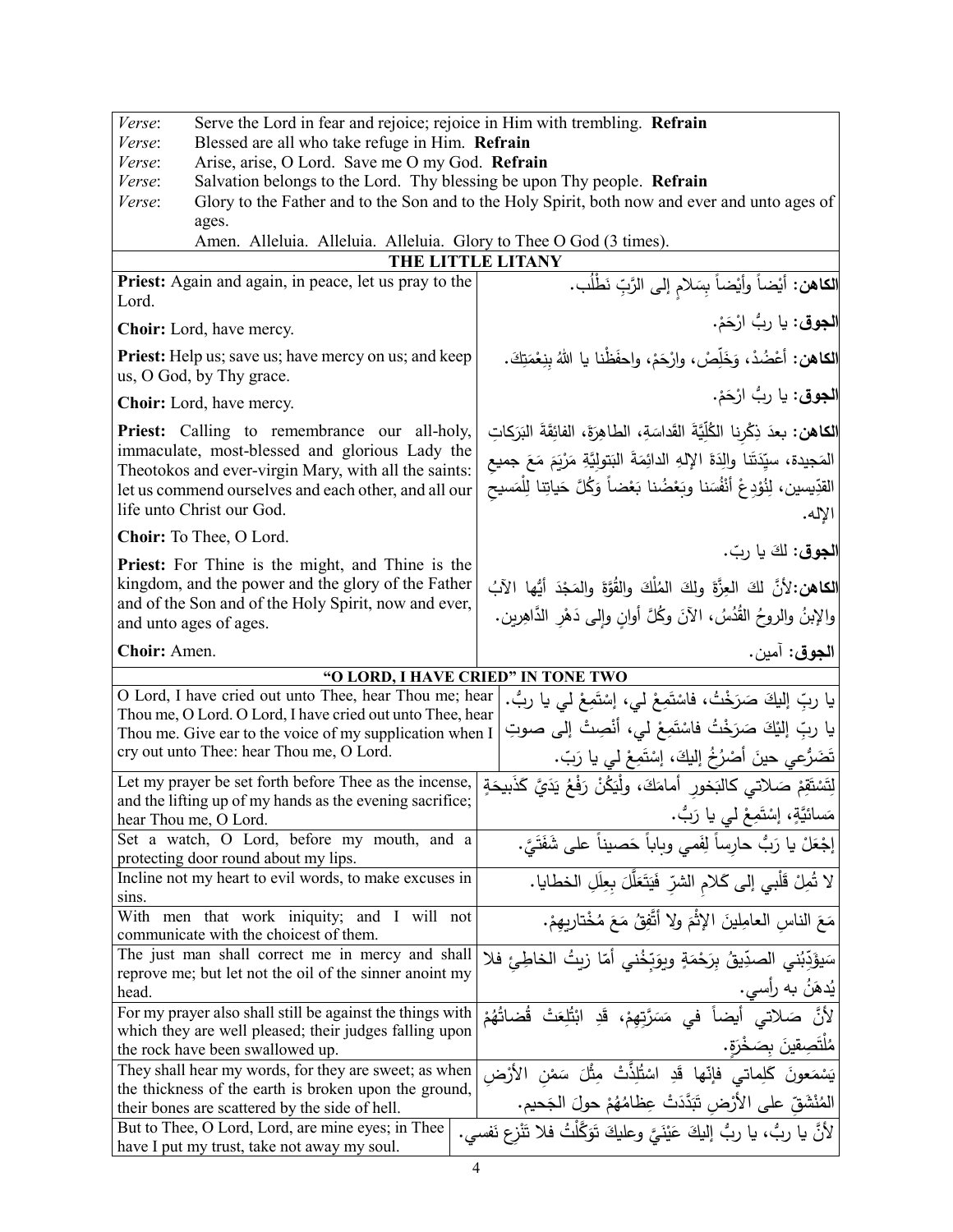| Keep me from the snare which they have laid for                                                            |  | إِحْفَظْنِي مِنَ الفَخِّ الذي نَصَبوهُ لي ومِنْ مَعاثِرِ فاعِلِي الإِثْمِ.                 |
|------------------------------------------------------------------------------------------------------------|--|--------------------------------------------------------------------------------------------|
| me, and the traps of the workers of iniquity.                                                              |  |                                                                                            |
| Let the wicked fall into their own nets, whilst                                                            |  | تَسْقُطُ الخَطَأَةُ في مَصائِدِهِم وأكونُ أنا على انْفِرادٍ إلى أنْ أَعْبُرَ .             |
| I alone escape.                                                                                            |  |                                                                                            |
| I cried unto the Lord with my voice, with my voice<br>unto the Lord, did I make my supplication.           |  | بِصَوْتي إلى الرَّبِّ صَرَخْتُ، بِصَوْتي إلى الرَّبِّ تَضَرَّعْتُ.                         |
| I will pour out before Him my supplication, mine                                                           |  | أَسْكُبُ أَمامَهُ تَضَرُّعي وأَحْزاني قُدّامَهُ أَخَبِّرُ .                                |
| affliction before Him will I declare.                                                                      |  |                                                                                            |
| When my spirit was overwhelmed within me, then                                                             |  | عند فناءِ روحي مِنّي أنتَ تعرِفُ سُبُلِي.                                                  |
| Thou knewest my paths.                                                                                     |  |                                                                                            |
| I poured out my supplication before Him; I showed<br>before Him my trouble.                                |  | في هذا الطَّرِيقِ الذي كُنْتُ أسلُكُ فيهِ أخْفَوا ليَ فخّاً.                               |
| I looked on my right hand, and beheld, but there was                                                       |  | تأمَّلْتُ في الميامِنِ وأَبْصَرْتُ فلَمْ يَكُنْ مَنْ يَعرِفُني.                            |
| no man that would know me.                                                                                 |  |                                                                                            |
| Refuge failed me; no one cared for my soul.                                                                |  | ضاعَ المَهْرَبُ منّي ولَمْ يُوجَدْ مَنْ يَطْلُبُ نفسي.                                     |
| I cried unto Thee, O Lord; I said: Thou art my refuge                                                      |  | فصرَخْتُ إليكَ يا ربُّ وقُلْتُ أنتَ هو رجائي ونَصيبي في                                    |
| and my portion in the land of the living.                                                                  |  | أرْضِ الأحياء.                                                                             |
| Attend unto my cry, for I am brought very low.                                                             |  | أَنْصِتْ إِلَى طِلْبَتي فإنّي قَدْ تَذَلَّلْتُ جِداً.                                      |
| Deliver me from them that persecute me, for they are                                                       |  | نَجِّني مِنَ الذينَ يَضْطَهِدونَني فإنَّهُمْ قد اعْتَزّوا عليَّ.                           |
| stronger than I.                                                                                           |  | For the Resurrection in Tone Two                                                           |
| Verse 10. Bring my soul out of prison, that I may                                                          |  |                                                                                            |
| praise Thy Name. Come ye, let us worship Him                                                               |  | ا <b>ِ زِنَكِمِكَ 10.</b> أُخرج مِنَ الحَبس نَفسى، لَكِّي أَشْكُر                          |
| Who was born of the Father before all time, the                                                            |  | <i>اسْمَكَ.</i> ۚ هَلُمُّوا لِنَسْجُدَ لِلْمَولُودِ مِنَ الآبِ قَبْلَ الدُهُورِ ، كَلِمَةِ |
| Word of God, incarnate of the Virgin Mary; for                                                             |  | اللهِ المُتَجَسِّدِ مِنْ مَرِيَمَ البَتولِ، لأَنَّهُ احتمَلَ الصَّلْبَ بِاختِيارِهِ        |
| He did submit to crucifixion by His own choice,                                                            |  |                                                                                            |
| was delivered to burial as He Himself willed, rose                                                         |  | ودُفِعَ إِلَى قَبْرٍ ، وقَامَ مِنْ بَيْنِ الأَمْواتِ وخَلَّصَني أنا الإِنْسانَ             |
| from the dead, and saved me, who was lost.                                                                 |  | الضَّالَ.                                                                                  |
| Verse 9. The righteous shall wait for me until Thou                                                        |  | غز <b>تكطِ 9.</b> إيايَ يَنْتَظِرُ الصِدّيقونَ حَتّى تُجازِيَنِي.                          |
| recompense me. Verily, Christ our Savior nailed                                                            |  |                                                                                            |
| to His Cross the handwriting of the decree, and did                                                        |  | إِنَّ المَسيحَ مُخَلِّصَنا قَدْ سَمَّرَ  بِالصَّليبِ الصَكَّ المَكثُوبَ                    |
| expunge it. And He abolished the might of Death.                                                           |  | عَلَيْنا ومَحاهُ، وأَبْطَلَ اعتِزازَ المَوتِ. فَلْنَسْجُدْ لقيامتِهِ                       |
| Let us therefore adore His third-day Resurrection.                                                         |  | ذَاتِ الثَّلاثَةِ الأَيَّامِ.                                                              |
| <b>Verse 8.</b> Out of the depths have I cried to Thee, $O$                                                |  | عز تكجه 8. مِنَ الأعْماقِ صَرَخْتُ اللَّكَ يا ربُّ، يا ربُّ                                |
| Lord, Lord hear my voice. Come, let us with the                                                            |  | <i>إِسْتَمِعْ صَنُوتى.</i> هَلَمُّوا لِنُسَبِّحَ مَعَ رُؤسَاءِ المَلائِكةِ قِيامَةَ        |
| archangels praise the Resurrection of Christ; for He<br>is the Redeemer and Savior of our souls, and He it |  | المَسيح، لأنَّهُ هُوَ الفادي ومُخلِّصُ نُفُوسِنا، وهُوَ المُزمِعُ                          |
| is Who will come with fearful magnificence and                                                             |  |                                                                                            |
| glorious might to judge the world which He hath<br>created.                                                |  | أَنْ يأتيَ أيضاً بِمَجْدٍ رَهيبٍ واقْتِدارِ عَزيزِ لِيَدينَ العَالمَ                       |
|                                                                                                            |  | الذي بَرَاهُ.                                                                              |
| <b>Verse</b> 7. Let Thine ears be attentive to the voice of                                                |  | عْ فَرَسِيَ الْجَمْعَةِ 7 . لَتَكُن أَذَناكَ مُصْــــغَيَتَين إِلَى صَـــوتِ               |
| my supplication. O Thou Who wast crucified and<br>wast buried, the angel did proclaim Thee, that           |  | يا مَنْ صُــلِبَ وِدُفِنَ، إِنَّ الملاكَ قد كَرَزَ<br>تضَـرَّعِي.                          |
| Thou art the Master, saying to the women, Come                                                             |  | بِكَ أَنَّكَ السِيّدُ قائلاً للنِسْـوةِ: هلُمَّ انظُرْنَ حيثُ وُضِــعَ                     |
| ye and behold where the Lord was laid; for He is<br>risen as He said; for He is the Almighty One, and      |  | الربُّ، لأَنَّهُ قامَ كما قالَ بما أَنَّهُ القَديرِ . وَلهذا فَلْنَسْـجُدْ                 |
| therefore, do we worship Thee, O Thou Who alone                                                            |  | لكَ يا فاقِدَ المَوْتِ وحدَكَ. فَيا أَيُّها المَســـــيحُ المُعطى                          |
| art deathless; O Christ, Giver of life, have mercy                                                         |  | الحَياةَ ارْحَمنا.                                                                         |
| upon us.                                                                                                   |  |                                                                                            |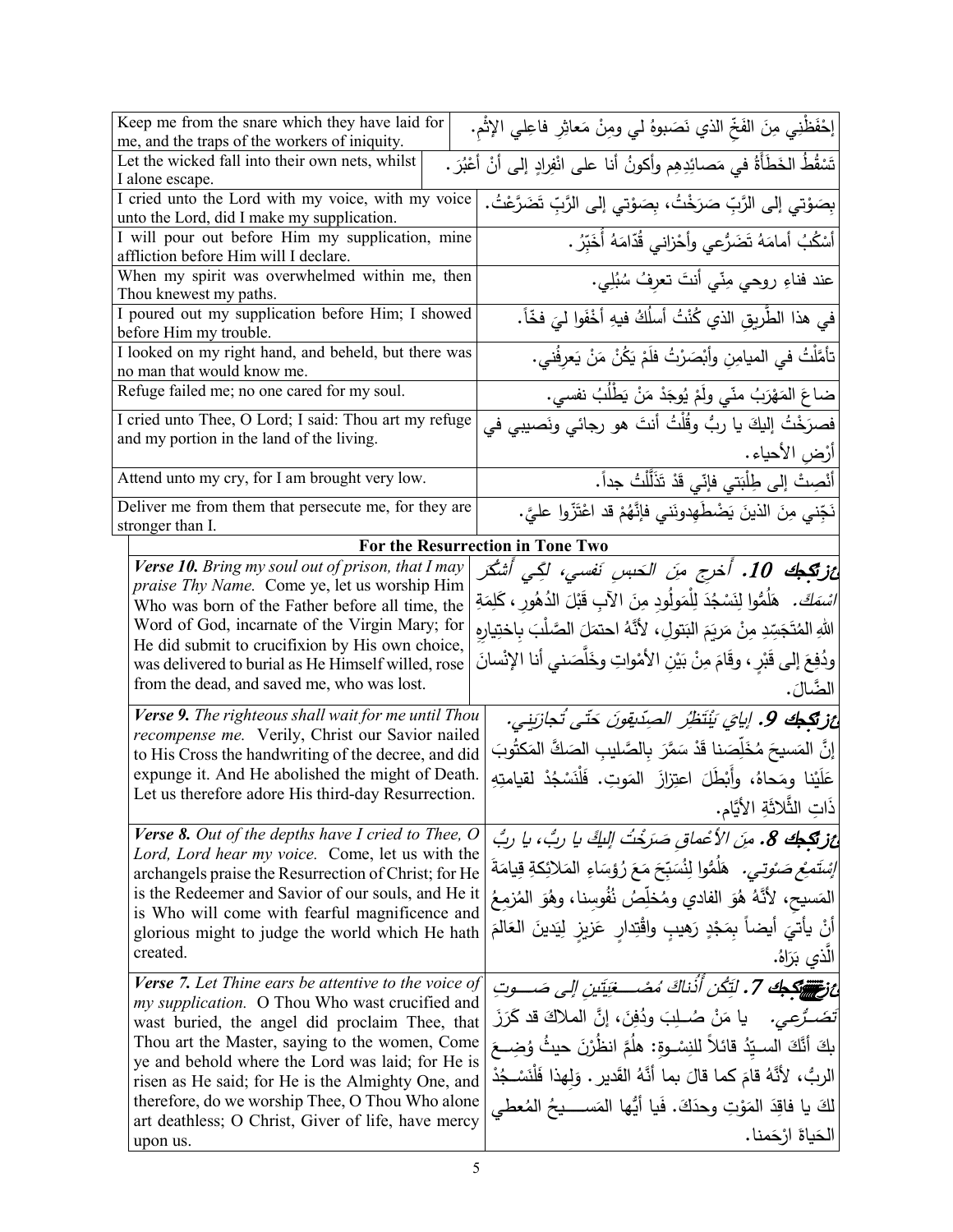| For the Myrrh-bearing Women in Tone Two                                                                   |                                                                                       |  |  |
|-----------------------------------------------------------------------------------------------------------|---------------------------------------------------------------------------------------|--|--|
| Verse 6. If Thou, O Lord, shouldest mark                                                                  | عْ ف <b>َسِيَّكِجُكَ 6.</b> اِنْ كُنتَ للِآثام راصِــدًا يا رَبُّ، فَيا رَبُّ         |  |  |
| iniquities, O Lord, who shall stand? For with Thee<br>there is forgiveness. Early, at dawn, the ointment- | َ <i>مَنْ يَثْبُتْ؟ فَإِنَّ مِن</i> ع <i>ِندكِ الاغْتفِارِ .</i> إِنَّ النَّسْـــوَةَ |  |  |
| bearing women arose, and carrying ointments,                                                              | حَامِلاتِ الطِّيبِ نَهَضْنَ في سَحَرٍ عَميقٍ وأَخَذْنَ طَيُوباً                       |  |  |
| came to the Lord's tomb. And not attaining their                                                          | وبَلَغْنَ إِلَى قَبْرِ الرَّبِّ. وإِذْ لَمْ يَظْفُرْنَ بِمَقْصُـــــودِهِنَّ،         |  |  |
| desire, the pious women pondered the removal of<br>the stone, addressing one another and saying:          |                                                                                       |  |  |
| Where are the seals of the grave? Where are                                                               | فَكَّرْنَ بِنَقْلِ الحَجَرِ ، وخَاطَبْنَ بَعْضُــهُنَّ بَعْضــاً قَائِلاتٍ:           |  |  |
| Pilate's watchmen and the security of his great                                                           | أَيْنَ هِيَ خُتُومُ الرَّمْسِ؟ أَيْنَ هُمْ حُرَّاسُ بِيلاطَسَ وشِـدَّةُ               |  |  |
| care? And lo, an angel, radiant as lightning,                                                             | حِرِصِــــهِمْ؟ وإِذْ بِمَلاكٍ لامِع كَالبَرْقِ يُبَشِّــرُهُن بِمَا كُنَّ            |  |  |
| proclaimed to them that of which they were<br>ignorant, addressing them and saying: Why,                  | يَجْهَلْنَهُ قَائِلاً: مَا بَالْكُنَّ تَطْلُبْنَ بَاكِياتٍ الْحَيَّ الْمُحْيي         |  |  |
| wailing, seek ye the Living Who produceth life for                                                        | جِنْسَ البَشَـــرِ ؟ قَدْ قَامَ المَسِـــيحُ إِلَهُنَا مِن بَيْنِ الأَمْوَاتِ         |  |  |
| mankind? Christ our God hath risen from the dead,                                                         |                                                                                       |  |  |
| since He is Almighty, bestowing on all, life,                                                             | بِمَا أَنَّهُ الْقَادِرُ ۖ علَى كُلِّ شَــــيْءٍ، والمَانِحُ الكُلَّ الْحَيَاةَ       |  |  |
| incorruptibility, illumination and the Great Mercy.                                                       | وعَدَمَ الفَسَادِ والإِنَارةَ والرَّحْمَةَ العُظْمَى.                                 |  |  |
| Verse 5. Because of Thy Name have I waited for                                                            | غز تَجَجَّه 5. مِنْ أَجْلِ اسْمِكَ صَبْرِتُ لَكَ يا رَبِّ، صَبَرتُ                    |  |  |
| Thee, O Lord; my soul hath waited upon Thy<br>word, my soul hath hoped in the Lord. Why                   | نفســــى فـى أقوالكِ، تَوكَّلَتْ نَفســــي علـى الرَّبّ.     لِمَاذَا                 |  |  |
| mingle tears with the ointment, O women                                                                   | تَمْزُجْنَ الطَّيُوبَ بِالدُّمُوعِ يَا تِلْمِيذَاتُ؟ إنَّ الحَجَرَ قَدْ دُحْرِجَ      |  |  |
| Disciples? Behold, the stone hath been rolled                                                             | والقَبْرَ قَدْ فَرُغَ. انْظُرْنَ الفَسَـادَ مُدَاسـاً مِنَ الْحَيَاةِ، والخُتُومَ     |  |  |
| away, and the sepulcher is empty. Behold<br>corruption trodden under of Life, the seals                   |                                                                                       |  |  |
| bearing clear witness, the guards of the                                                                  | شُــهُوداً بِوُضـــوح، وحُرَّاسَ العُصَـــاةِ مُسْــتَغرِقِينَ في نَوم                |  |  |
| rebellious fast asleep, the dead saved by the body                                                        | عَمِيقٍ، والمَائِتَ خَلَصَ بِجَسَــــدِ الإِلَـهِ، والجَحِيمَ تَندُب.                 |  |  |
| of God, and Hades mourning. Hasten with joy,                                                              | فَأَسْرِعْنَ بِفَرَحٍ وأَعْلِمْنَ الرُّسُلَ بِأَنَّ المَسيحَ، الَّذي هُوَ بِكْرُ      |  |  |
| and tell the Disciples that Christ, Who is First-                                                         | الأَمْوَاتِ والَّذي أَمَاتَ المَوْتَ، يَسْبِقُكُمْ إِلَى الْجَلِيلِ.                  |  |  |
| born of the dead, Who caused death to die, shall<br>go before ye into Galilee.                            |                                                                                       |  |  |
| Verse 4. From the morning watch until night, from                                                         | فِرْتِكِجْكَ 4. مِن انْفِجار الصُّنْبِح إلى اللَّيلِ، مِن انْفِجار                    |  |  |
| the morning watch let Israel trust in the Lord. The                                                       |                                                                                       |  |  |
| ointment-bearers, O Christ, rose up early and                                                             | <i>الصُّنْحِ لَيَتَّكَلِّ إِسْرائَيلُ على الزَّبِّ.</i> أَيُّهَا المَسِيحُ، إنَّ      |  |  |
| hastened to Thy tomb, seeking to anoint with oils<br>Thine incorruptible body. But when the glad          | حَامِلاتِ الطِّيبِ قَدْ بَكّْرْنَ وبَلَغْنَ قَبْرَكَ بِسُرْعَةٍ، طَالِبَاتٍ           |  |  |
| tidings were brought to them by the words of the                                                          | أَنْ يَدْهَنَّ بِالطِّيُوبِ جَسَدَكَ غَيرَ  الفَاسِد. فَلَمَّا بَشَّرَهُنَّ           |  |  |
| angel, with signs of joy they proclaimed to the                                                           | المَلاكُ بِالفَرحِ، كَرَزْنَ لِلرُّسُـــــلِ بِأَنْ قَدْ قَامَ عُنْصُـــــرُ          |  |  |
| Apostles that the Element of our salvation had<br>risen, leading death captive, and granting the world    | خَلاصِـــذَا سَـــابياً المَوْتَ، ومَانِحاً العَالَمَ الحَيَاةَ الأَبَدِيَّةَ         |  |  |
| life eternal and the Great Mercy.                                                                         | والرَّحْمَةَ العُظْمَىِ.                                                              |  |  |
| For St. John the Theologian in Tone One (** Thou art the joy**)                                           |                                                                                       |  |  |
| <b>Verse 3.</b> For with the Lord there is mercy and with                                                 | عْ فَرَضَ فَيَ الْمَدِينَ مِنَ الرَّبِّ الرَّحْمَـةَ، وَمِنْـهُ النَّجاةَ             |  |  |
| Him is abundant redemption, and He will deliver                                                           | الكَثيرة، وَهُوَ 'يَنَجِّي إِسْكِرائِيلَ مِنْ كُلِّ آثامِهِ. [نَّ                     |  |  |
| Israel from all his iniquities. He that beheld the<br>ineffable revelations of God, * that mighty-voiced  |                                                                                       |  |  |
| expounder of His heavenly myst'ries, * the holy                                                           | المُعاينَ ما لا يُمْكِنُ وَصْـــفُهُ، * الَّذي كانَ يَشْــرَح                         |  |  |
| son of Zebedee hath written down * the good                                                               | الأَسْـــرارَ  العُلويَّة*  يُوحَنَّا ابْنَ زَبَدى،  عَلَّمَنَا في تَدْوينِهِ         |  |  |
| tidings of Christ for us, * and taught us all to                                                          | للإِنْجِيل * أَنَّ الثَّالوثَ واحِدٌ في اللاَّهوتِ،                                   |  |  |
| confess one theology, * Father, Son, and Holy                                                             | وابْنٌ معَ رُوحٍ قَدُسْ.                                                              |  |  |
| Spirit, God.<br>Verse 2. Praise the Lord, all nations; praise Him, all                                    | ئ زغاكمك 2. سَبْحوا الرَّبَّ يا جَمِيعَ الأَمَمِ، وَامْدَحُوهُ                        |  |  |
| 6                                                                                                         |                                                                                       |  |  |
|                                                                                                           |                                                                                       |  |  |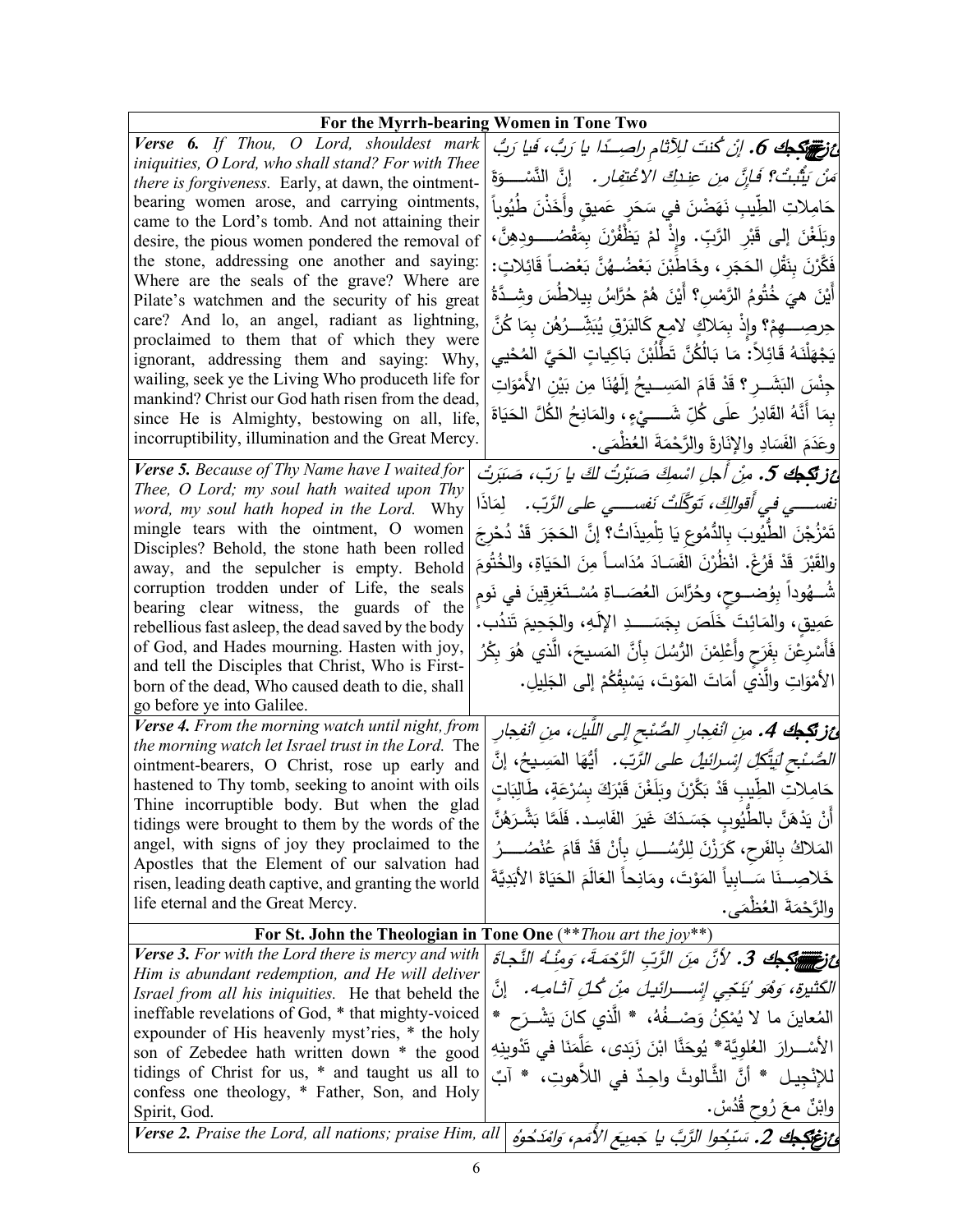| <i>people.</i> John, the divinely moved harp sounding forth                                                         | <i>يا ســــائزِ الشَّــــعوب.</i> الفَمُ المُلهَمُ منَ اللهِ المُدوّنُ          |  |
|---------------------------------------------------------------------------------------------------------------------|---------------------------------------------------------------------------------|--|
| with Heaven's songs, * he who recorded myst'ries,                                                                   | الأَسْـــرار * مِعْزَفَةُ الإَلَهِ، * يَشْـــدُو بالأَنَاشِـــيدِ،              |  |
| that divinely inspired mouth * sweetly now doth sing<br>the divine Song of Songs, * for he moveth his lips like     |                                                                                 |  |
| strings; * and as a plectrum, he useth his blessed                                                                  | مُطْرِبُ الأَلْحانِ مِنْهُ الشِّــفَاهَ كَالأُوتارِ يَضـــربُها *               |  |
| tongue * and entreateth that we all be saved.                                                                       | بِرِيشَةِ اللِّسانِ، مُبْتَهِلاً * في خَلاصٍ نُفُوسِنا.                         |  |
| <b>Verse 1.</b> For His mercy is great toward us, and the                                                           | ئ في السَّوْجِعِ مِنْ 1 لِأَنَّ رَجْمَتَهُ قَدْ قَوَيتُ عَلَينا، وَجَقُّ        |  |
| truth of the Lord endureth forever. With thy divine                                                                 | الرَّبِّ يَدُومُ إلى الدَّهرِ . ۖ صَـفِيَّ اللهِ بِصَـوتِكَ، كُنْتَ             |  |
| tongue resounding like thunder, thou didst preach * the                                                             |                                                                                 |  |
| hidden word of wisdom of the God of the Heavens. *                                                                  | راعِداً * بالحِكْمَةِ المَكْنُونةِ، * عِنْدَ اللهِ في البَدءِ ،                 |  |
| Opening thy lips, O beloved of God, * thou forever                                                                  | * وبِفَهْم لَمْ تَزَلْ شَفَتاكَ تُنَادِي على الدَّوام: * في                     |  |
| dost loudly cry, * saying that: In the beginning was<br>God the Word; * bringing every man to know our God.         | البَدءِ كانَ الكَلِمَةُ هادِياً * الجَميعَ إلى مَعرِفةِ الله.                   |  |
|                                                                                                                     | DOXASTICON FOR ST. JOHN THE EVANGELIST IN TONE TWO                              |  |
| Glory to the Father, and to the Son, and to the                                                                     |                                                                                 |  |
| Holy Spirit. Let us, the race endowed with                                                                          | <i>المَجْدُ لِلِآبِ والابنِ والرّوحِ القُدْسِ.</i> هَلَمَّ يا بَنِي البَشَــرِ  |  |
| speech, acclaim, as is due, the Son of Thunder, the                                                                 | نَمْدَحْ بِحَسَــبِ الْواجِبِ يُوحَنَّا الحَبيبَ البَتُولَ ابنَ الرَّعدِ،       |  |
| foundation of the divine oracles, the author of                                                                     | أســاسَ الأقوالِ الإِلَـهيَّةِ، عُنْصُــرَ النَّكَلَّم باللأهوتِ، وأوَّلَ       |  |
| theology, the foremost herald of the doctrines of                                                                   |                                                                                 |  |
| the true Wisdom of God, the beloved John the                                                                        | كارِزِ بِعَقائِدَ حِكْمَةِ اللهِ الحَقِيقيَّةِ. وإذْ هوَ حَائِزٌ في ذاتِهِ      |  |
| virgin. For having the Divine unceasingly within<br>اللأَهُوتَ بِغيرِ تَناهٍ، قال: في البَدءِ كانَ الكَلِمةُ. ثُمَّ |                                                                                 |  |
| himself, he declared: In the beginning was the                                                                      |                                                                                 |  |
| Word. And he moreover expounded that the Word                                                                       | أَرِدفَ بِقَوْلِهِ: إِنَّهُ غَيْرُ مُنفَصِـــــلِ عَنِ الْأَبِ. وبَعْدَ ذَٰلِكَ |  |
| is indivisibly with the Father; and then, that He is                                                                | قالَ: إنَّهُ مُساوٍ لِجَوهَرِ الآبِ، مُبَيِّناً لنا بِهِ استِقامَةَ الزَّأْيِ   |  |
| equal in essence with the Father, thereby showing                                                                   | في الثَّالُوثِ القُدُوسِ، وأُوضَــــحَ لَنا أَنَّهُ خَالِقٌ مَعَ الآبِ،         |  |
| unto us the right belief in the Holy Trinity; and he                                                                |                                                                                 |  |
| demonstrated unto us that the Word is the Creator<br>together with the Father, and is the Bringer of                | وأنَّهُ حـاوِ الحَيـاةَ والنُّورُ  الحَقيقيِّ. فيـا لَـهُ مِنْ عَجَـبِ          |  |
| Life, and that True Light. O amazing wonder, and                                                                    | مُـدهِشٍ وأَمْرٍ كُلِّيٍّ الْحِكْمَـةِ! لأَنَّ الَّـذي هوَ مَمْلُوءٌ مِنَ       |  |
| work of great wisdom! For he, being filled with                                                                     | المَحَبَّةِ، قَدْ صــــــارَ مُمْتَلِئاً مِنَ التَكَلَّم بـاللَّاهوتِ، وهوَ     |  |
| love, also became filled with theology, in glory,                                                                   | بـالمَجِدِ والكَرامَـةِ والأمـانَـةِ، لا يَزالُ رُكْنـاً لإيمَـانِنـا غَيرِ     |  |
| honor and faith, being the foundation of our pure<br>Faith; through which may we find the eternal                   |                                                                                 |  |
| good things in the Day of Judgment.                                                                                 | المُنْتَلِم، الَّـذي بــهِ نَفُوزُ بــالخَيراتِ الأَبَــديَّــةِ في يَوم        |  |
|                                                                                                                     | الدَّينُونَةِ.                                                                  |  |
|                                                                                                                     | <b>DOXASTICON FOR THE MYRRH-BEARING WOMEN IN TONE SIX</b>                       |  |
| Both now and ever, and unto ages of ages. Amen.                                                                     | أَيُّهَا<br>الآنَ وكلَّ أوانِ والِي دهرِ الداهرينِ. آمينِ.                      |  |
| The ointment-bearing women, O Savior, came to<br>Thy tomb; and when they beheld the seals, not                      | الْمُخَلِّصُ، إِنَّ النِّسْوَةَ حَامِلاتِ الطِّيبِ قَدْ أَدْرَكْنَ قَبْرَكَ.    |  |
| finding Thy body, they hurried anxiously, wailing                                                                   | فَلَمَّا شَاهَدْنَ خُتُومَ الرَّمْسِ ولَمْ يَجِدْنَ جَسَدَكَ الطَّاهِرَ ،       |  |
| and saying: Who hath stolen our Hope? Who hath                                                                      | انْتَحْبَنِ وِقُلْنَ: مَنْ سَرَقَ رَجَاءَنَا؟ مَنْ سَلَبَ مَيْتاً عُرْبَاناً    |  |
| taken away a naked, embalmed corpse, the only                                                                       |                                                                                 |  |
| consolation to His Mother? Woe! How hath the                                                                        | مُحَنَّطاً، وهُوَ عَزاءُ أُمِّهِ الوَحيدُ؟ أَوَّاهُ!  كَيْفَ أُمِيتَ مُحيى      |  |
| dead-reviving One died? And how was He buried<br>Who spoiled Hades? But arise Thou, by Thine own                    | الأَمْوَات؟ وكَيْفَ دُفِنَ السَّابِي الْجَحِيمَ؟ لَكِنِ انْهَضْ بِذَاتِ         |  |
| power after three days, as Thou didst say, and save                                                                 |                                                                                 |  |
| our souls.                                                                                                          | سُلْطَانِكَ لثَلاثَةِ أَيَّامٍ كَمَا قُلْتَ يا مُخَلِّصَ نُفُوسِنَا.            |  |
|                                                                                                                     | THE HOLY ENTRANCE                                                               |  |
| (While the Doxasticon is chanted, the following dialogue occurs QUIETLY as the clergy make the entrance.)           |                                                                                 |  |
| <b>Deacon:</b> Let us pray to the Lord. Lord, have                                                                  | ا <b>لشماس:</b> إلى الرَّبِّ نَطْلُبٍ. يارَبُّ ارْحَمْ.                         |  |
| mercy.                                                                                                              |                                                                                 |  |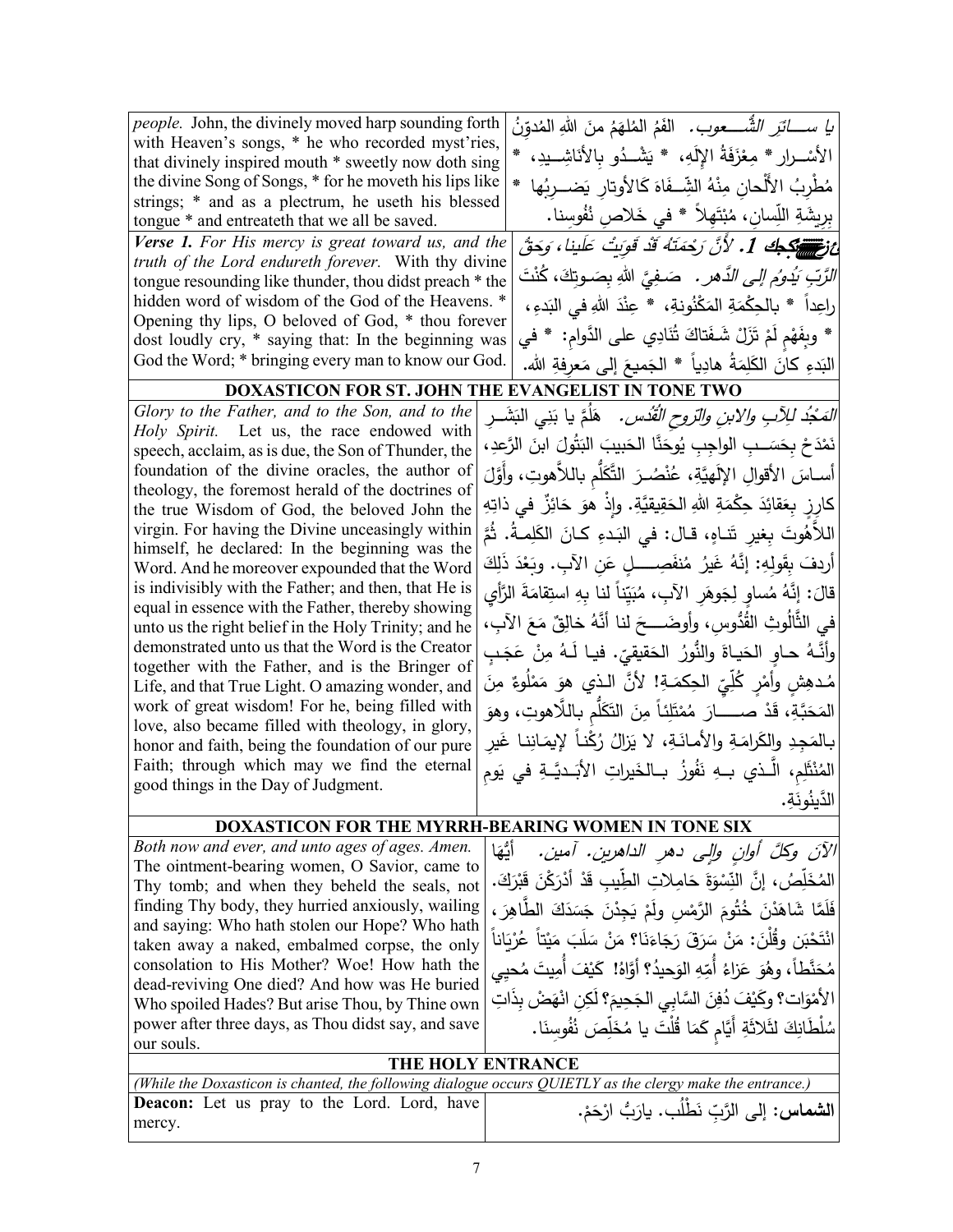| Priest: In the evening and in the morning and at<br>noonday we praise Thee, we bless Thee, we give<br>thanks unto Thee, and we pray unto Thee, O Master<br>of all, Lord Who lovest mankind: Direct our prayer<br>as incense before Thee, and incline not our hearts<br>unto words or thoughts of evil, but deliver us from all<br>who seek after our souls. For unto Thee, O Lord,<br>Lord, are our eyes, and in Thee have we hoped. Put<br>us not to shame, O our God. For unto Thee are due<br>all glory, honor, and worship: to the Father and to the<br>Son and to the Holy Spirit; now and ever, and unto<br>ages of ages. Amen. | ا <b>لكاهن:</b> مَســــاءً وصَـــــباحاً وعند الظّهيرَة، نُسَـــبّحُكَ<br>ونُباركُكَ، ونَشْكُرُكَ ونَطْلُبُ إليكَ، يا سـيِّدَ الكُلِّ، الرَّبَّ<br>المُحِبَّ النِّشَرِ . فَقَوّمْ صَـلاتَنا كالنِّخور أَمامَكَ، ولا تُمِلْ<br>قُلوبَنا إلى أقْوالِ أَوْ أَفْكار شِـــرّيرَة، بَلْ نَجِّنا مِنْ جَميع<br>الذينَ يُطارِدونَ نفوسَـــــنا، لِأَنَّ عيونَنا إليكَ يا رَبُّ، يا<br>رَبُّ، وعَليكَ تَوَكَّلْنا. فَلا تَخْذُلْنا يا إلهَنا. لأنَّهُ بكَ يَليقُ<br>كُلُّ مَجْدٍ وإِكْرامٍ وسُــــجود، أَيُّها الآبُ والإِبنُ والرُّوحُ<br>القُدُس، الآنَ وكلَّ أوان وإلى دَهْرِ الداهِرينِ. آمين. |  |
|---------------------------------------------------------------------------------------------------------------------------------------------------------------------------------------------------------------------------------------------------------------------------------------------------------------------------------------------------------------------------------------------------------------------------------------------------------------------------------------------------------------------------------------------------------------------------------------------------------------------------------------|-------------------------------------------------------------------------------------------------------------------------------------------------------------------------------------------------------------------------------------------------------------------------------------------------------------------------------------------------------------------------------------------------------------------------------------------------------------------------------------------------------------------------------------------------------------------------------------------|--|
| great censing is completed, this next dialogue occurs QUIETLY.)                                                                                                                                                                                                                                                                                                                                                                                                                                                                                                                                                                       | (When the clergy reach the center of the solea, the first part of the great censing begins. After the first part of the                                                                                                                                                                                                                                                                                                                                                                                                                                                                   |  |
| <b>Deacon:</b> Bless, master, the holy entrance.                                                                                                                                                                                                                                                                                                                                                                                                                                                                                                                                                                                      | الشماس : باركْ يا سَيّدُ الدُخولَ المُقَدَّس.                                                                                                                                                                                                                                                                                                                                                                                                                                                                                                                                             |  |
| <b>Priest:</b> Blessed is the entrance to thy holy ones,<br>always, now and ever and unto ages of ages.                                                                                                                                                                                                                                                                                                                                                                                                                                                                                                                               | ا <b>لكاهن:</b> مُباركٌ هو دُخولُ قِدِّيسيكَ كُلَّ حين، الآنَ وكلَّ<br>أوانِ، وإلى دهر الداهرين.                                                                                                                                                                                                                                                                                                                                                                                                                                                                                          |  |
| Deacon: Amen.                                                                                                                                                                                                                                                                                                                                                                                                                                                                                                                                                                                                                         | الشماس : آمين.                                                                                                                                                                                                                                                                                                                                                                                                                                                                                                                                                                            |  |
| Deacon: Wisdom! Stand Upright!                                                                                                                                                                                                                                                                                                                                                                                                                                                                                                                                                                                                        | ا <b>لشماس:</b> الحكْمَة! فلْنَسْتَقِمْ!                                                                                                                                                                                                                                                                                                                                                                                                                                                                                                                                                  |  |
|                                                                                                                                                                                                                                                                                                                                                                                                                                                                                                                                                                                                                                       | O GLADSOME LIGHT                                                                                                                                                                                                                                                                                                                                                                                                                                                                                                                                                                          |  |
| Choir: O gladsome Light of the holy glory of the<br>immortal Father, heavenly, holy, blessed Jesus<br>Christ. Now that we have come to the setting of<br>the sun, and behold the light of evening, we praise<br>God: Father, Son, and Holy Spirit. For meet it is<br>at all times to worship Thee with voices of praise,<br>O Son of God, Giver of Life. Therefore all the<br>world doth glorify Thee.                                                                                                                                                                                                                                | ا <b>لجوقة:</b> يا نوراً بهِيّاً لِقُدْس مَجْدِ الآبِ الذي لا يَموتُ،<br>السَّماويُّ، القدّوسُ، المَغْبوطُ، يا يسوعُ المسيحُ. إذْ قدْ<br>بَلَغنا إلى غُروبِ الشَّمْسِ ونَظرْنا نوراً مسائياً، نُسبّحُ<br>الآبَ والابنَ والروحَ القُدُسَ الإلهَ. فَيا ابنَ اللهِ المُعطي<br>الحياةَ، إنَّكَ لَمُسْتَحِقٌّ في سائرَ الأوقاتِ أنْ شُبَحَ<br>بِأَصْواتٍ بارَّةٍ، لِذلِكَ العالَمُ لَكَ يُمَجِّد.                                                                                                                                                                                              |  |
| SATURDAY PROKEIMENON IN TONE SIX                                                                                                                                                                                                                                                                                                                                                                                                                                                                                                                                                                                                      |                                                                                                                                                                                                                                                                                                                                                                                                                                                                                                                                                                                           |  |
| Deacon: The evening prokeimenon.                                                                                                                                                                                                                                                                                                                                                                                                                                                                                                                                                                                                      | ا <b>لشمّاس:</b> تَرْنِيمَةُ المَساء.                                                                                                                                                                                                                                                                                                                                                                                                                                                                                                                                                     |  |
| Choir: The Lord is King, and hath clothed Himself<br>with majesty. (ONCE)                                                                                                                                                                                                                                                                                                                                                                                                                                                                                                                                                             | ا <b>لجوقة:</b> اَلرَّبُ قَدْ مَلَكَ وَالجَلالَ لَبِسَ.                                                                                                                                                                                                                                                                                                                                                                                                                                                                                                                                   |  |
| Verse 1. The Lord is robed; He is girded with<br>strength. (Refrain)                                                                                                                                                                                                                                                                                                                                                                                                                                                                                                                                                                  | <b>ستيخن:</b> لَب <i>ِسَ الرَّبُّ الْقُوَّةَ وَتَمَنْطُقَ بِهَا</i> . (اللازمة)                                                                                                                                                                                                                                                                                                                                                                                                                                                                                                           |  |
| Verse 2. For He has established the world so that<br><i>it shall never be moved. (Refrain)</i>                                                                                                                                                                                                                                                                                                                                                                                                                                                                                                                                        | <b>ستيخن:</b> ' <i>لأَنَّهُ وَطُّدَ المَسْكُونَةَ فَلَنْ تَتَزَعْزَع.</i> (اللازمة)                                                                                                                                                                                                                                                                                                                                                                                                                                                                                                       |  |
| Verse 3. Holiness befits Thy house, O Lord,<br>forevermore. (Refrain)                                                                                                                                                                                                                                                                                                                                                                                                                                                                                                                                                                 | عْزِيْكَجُكْ: لأَنَّهُ ثَبَّتَ المَسكونَةَ فَلَن تَتَزَعَزَع.                                                                                                                                                                                                                                                                                                                                                                                                                                                                                                                             |  |
| THE NEW TESTAMENT PASSAGES (for St. John the Theologian)                                                                                                                                                                                                                                                                                                                                                                                                                                                                                                                                                                              |                                                                                                                                                                                                                                                                                                                                                                                                                                                                                                                                                                                           |  |
| Wisdom!<br>Deacon:                                                                                                                                                                                                                                                                                                                                                                                                                                                                                                                                                                                                                    | <b>The First Reading</b><br>الشماس: حكْمَةٌ!                                                                                                                                                                                                                                                                                                                                                                                                                                                                                                                                              |  |
| Reader:<br>The Reading from the First Epistle of<br>St. John (3:21-4:6).                                                                                                                                                                                                                                                                                                                                                                                                                                                                                                                                                              | ا <b>لقارئ:</b> فَصْلٌ مِنْ رِسالةِ القِدّيسِ يوحَنَّا الرسولِ الأولى                                                                                                                                                                                                                                                                                                                                                                                                                                                                                                                     |  |
| Let us attend!<br>Deacon:                                                                                                                                                                                                                                                                                                                                                                                                                                                                                                                                                                                                             | الجامِعة.<br>ا <b>لشماس</b> : لِنُصْغِ.                                                                                                                                                                                                                                                                                                                                                                                                                                                                                                                                                   |  |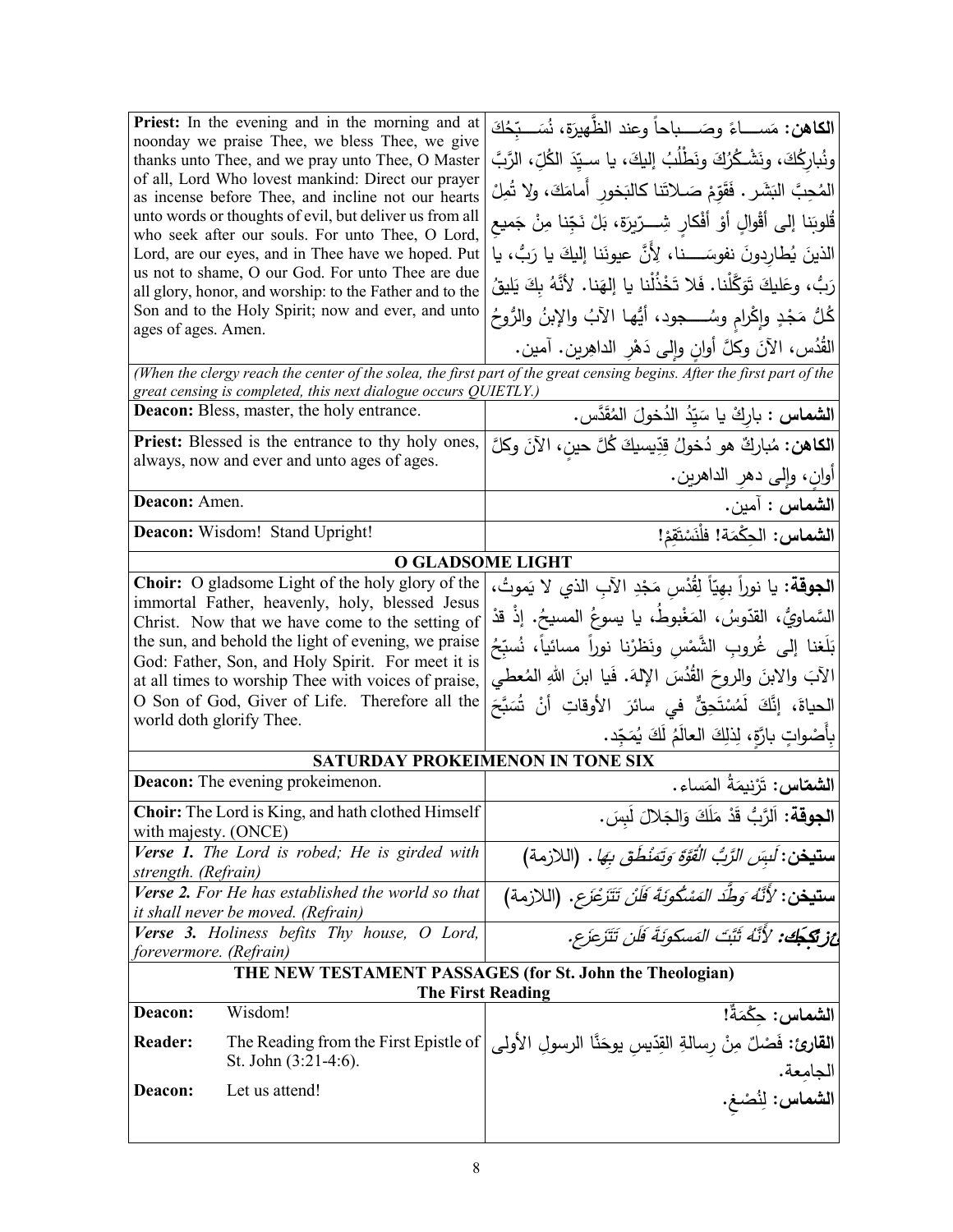| Reader: Beloved, if our heart condemn us not,                                                             | القارئ: أَيُّها الأَحِبَّاء، إنْ لَمْ تَلُمْنَا قُلُوبُنَا، فَلَنَا ثِقَةٌ مِنْ         |
|-----------------------------------------------------------------------------------------------------------|-----------------------------------------------------------------------------------------|
| then have we confidence toward God. And                                                                   | نَحْوِ اللّهِ. وَمَهْمَا سَـــأَلْنَا نَنَالُ مِنْهُ، لأَنَّنَا نَحْفَظُ وَصَـــايَاهُ، |
| whatsoever we ask, we receive of Him, because<br>we keep His commandments, and do those things            |                                                                                         |
| that are pleasing in His sight. And this is His                                                           | وَنَعْمَلُ الأَعْمَالَ الْمَرْضِـيَّةَ أَمَامَهُ. وَهذِهِ هِيَ وَصِـيَّتُهُ: أَنْ       |
| commandment, that we should believe in the                                                                | نُؤْمِنَ بِاسْمِ ابْنِهِ يَسُوعَ الْمَسِيحِ، وَنُحِبَّ بَعْضُنَا بَعْضًا كَمَا          |
| Name of His Son Jesus Christ, and love one                                                                | أَعْطَانَا وَصِــيَّةً. وَمَنْ يَحْفَظْ وَصَــايَاهُ يَثْبُتْ فِيهِ وَهُوَ فِيهِ.       |
| another, as He gave us commandment. And he                                                                | وَبِهِذَا نَعْرِفُ أَنَّهُ يَثْبُتُ فِينَا: مِنَ الرُّوحِ الَّذِي أَعْطَانَا. أَيُّهَا  |
| that keepeth His commandments abideth in Him,                                                             |                                                                                         |
| and He in him. And hereby we know that He<br>abideth in us, by the Spirit which He hath given             | الأَحِبَّاءُ، لاَ تُصَــدِّقُوا كُلَّ رُوحٍ، بَلِ امْتَحِنُوا الأَرْوَاحَ: هَلْ         |
| us. Beloved, believe not every spirit, but test the                                                       | هِيَ مِنَ اللَّهِ؟ لأَنَّ أَنْبِيَـاءَ كَـذَبَـةً كَثِيرِينَ قَـدْ خَرَجُوا إِلَـى      |
| spirits whether they are of God; because many                                                             | الْمَعَالَم. بِهذَا تَعْرِفُونَ رُوحَ اللَّهِ: كُلُّ رُوحٍ يَعْتَرِفُ بِيَسُـــــوعَ    |
| false prophets are gone out into the world.                                                               |                                                                                         |
| Hereby know ye the Spirit of God: Every spirit                                                            | الْمَسِيحِ أَنَّهُ قَدْ جَاءَ فِي الْجَسَدِ فَهُوَ مِنَ اللَّهِ، وَكُلُّ رُوحٍ لاَ      |
| that confesseth that Jesus Christ is come in the<br>flesh is of God; and every spirit that confesseth     | يَعْتَرِفُ بِيَسُوعَ الْمَسِيحِ أَنَّهُ قَدْ جَاءَ فِي الْجَسَدِ، فَلَيْسَ مِنَ         |
| not that Jesus Christ is come in the flesh is not of                                                      | اللهِ. وَهذَا هُوَ رُوحُ ضِـدِّ الْمَسِـيحِ الَّذِي سَـمِعْتُمْ أَنَّهُ يَأْتِي،        |
| God; and this is the spirit of antichrist, whereof                                                        | وَالآنَ هُوَ فِي الْعَـالَمِ. أَنْتُمْ مِنَ اللهِ أَيُّهَـا الأَوْلاَذُ، وَقَـذ         |
| ye have heard that it cometh; and even now                                                                |                                                                                         |
| already is it in the world. Ye are of God, little                                                         | غَلَبْتُمُوهُمْ لأَنَّ الَّذِي فِيكُمْ أَعْظَمُ مِنَ الَّذِي فِي الْعَالَمِ. هُمْ       |
| children, and have overcome them: because<br>greater is He that is in you, than he that is in the         | مِنَ الْعَالَمِ. مِنْ أَجْلِ ذٰلِكَ يَتَكَلَّمُونَ مِنَ الْعَالَمِ، وَالْعَالَمُ        |
| world. They are of the world; therefore, speak                                                            | يَسْمَعُ لَهُمْ. نَحْنُ مِنَ اللهِ. فَمَنْ يَعْرِفُ اللهَ يَسْمَعُ لَذَا، وَمَنْ        |
| they of the world, and the world heareth them.                                                            | لَيْسَ مِنَ اللَّهِ لاَ يَسْـــمَعُ لَذَا. مِنْ هذَا نَعْرِفُ رُوحَ الْحَقّ             |
| We are of God; he that knoweth God heareth us;                                                            |                                                                                         |
| he that is not of God heareth not us.                                                                     | وَرُوحَ الضَّلاَلِ.                                                                     |
| Wisdom!<br>Deacon:                                                                                        | <b>The Second Reading</b>                                                               |
|                                                                                                           | ا <b>لشماس:</b> حِكْمَةٌ!                                                               |
| <b>Reader:</b><br>The Reading from the First Epistle of<br>St. John (4:11-16).                            | ا <b>لقارئ:</b> فَصْلٌ مِنْ رِسالةِ القِدّيسِ يوحَنَّا الرسولِ الأولى                   |
|                                                                                                           | الجامعة.                                                                                |
| Deacon:<br>Let us attend!                                                                                 | الشماس: لِنُصْغ.                                                                        |
| <b>Reader:</b> Beloved, if God so loved us, we ought                                                      | القارئ: أَيُّها الأَحِبَّاء، إنْ كَانَ اللهُ قَدْ أَحَبَّنَا هكَذَا،                    |
| also to love one another. No man hath seen God at                                                         | يَنْبَغِي لَنَا أَيْضًا أَنْ يُحِبَّ بَعْضُنَا بَعْضًا. اَللهُ لَمْ يَنْظُرْهُ          |
| any time. If we love one another, God dwelleth in<br>us, and His love is perfected in us. By this we know | أَحَدٌ قَطٍّ. إنْ أَحَبَّ بَعْضُـــذَا بَعْضَــــا، فَاللهُ يَثْبُتُ فِينَا،            |
| that we dwell in Him, and He in us, because He                                                            |                                                                                         |
| hath given us of His Spirit. And we have seen and                                                         | وَمَحَبَّتُهُ قَدْ تَكَمَّلَتْ فِينَا. بهذَا نَعْرِفُ أَنَّنَا نَثْبُتُ فِيهِ وَهُوَ    |
| do testify that the Father sent the Son as Savior of                                                      | فِينَا: أَنَّهُ قَدْ أَعْطَانَا مِنْ رُوِجِهِ. وَنَحْنُ قَدْ نَظَرْنَا وَنَشْهَدُ       |
| the world. Whosoever shall confess that Jesus is<br>the Son of God, God dwelleth in him, and he in        | أَنَّ الآبَ قَدْ أَرْسَــلَ الابْنَ مُخَلِّصًـــا لِلْعَالَمِ. مَن اعْتَرَفَ            |
| God. And we have known and believed the love                                                              | أَنَّ يَسُــــــوعَ هُوَ ابْنُ اللهِ، فَاللهُ يَثْبُتُ فِيهِ وَهُوَ فِي اللهِ.          |
| that God hath in us. God is love; and he that                                                             |                                                                                         |
| dwelleth in love dwelleth in God, and God in him.                                                         | وَنَحْنُ قَدْ عَرَفْنَا وَصَــــدَّقْنَا الْمَحَبَّةَ الَّتِي لِلَّهِ فِينَا. اَللهُ    |
|                                                                                                           | مَحَبَّةٌ، وَمَنْ يَثْبُتْ فِي الْمَحَبَّةِ، يَثْبُتْ فِي اللهِ وَاللهُ فِيهِ.          |
|                                                                                                           | <b>The Third Reading</b>                                                                |
| Wisdom!<br>Deacon:                                                                                        | الشماس: حكْمَةٌ!                                                                        |
| <b>Reader:</b><br>The Reading from the First Epistle of                                                   | ا <b>لقارئ:</b> فَصْلٌ مِنْ رِسالةِ القِدّيسِ يوحَنَّا الرسولِ الأولى                   |
| St. John (4:20-5:5).                                                                                      | الجامعة.                                                                                |
|                                                                                                           |                                                                                         |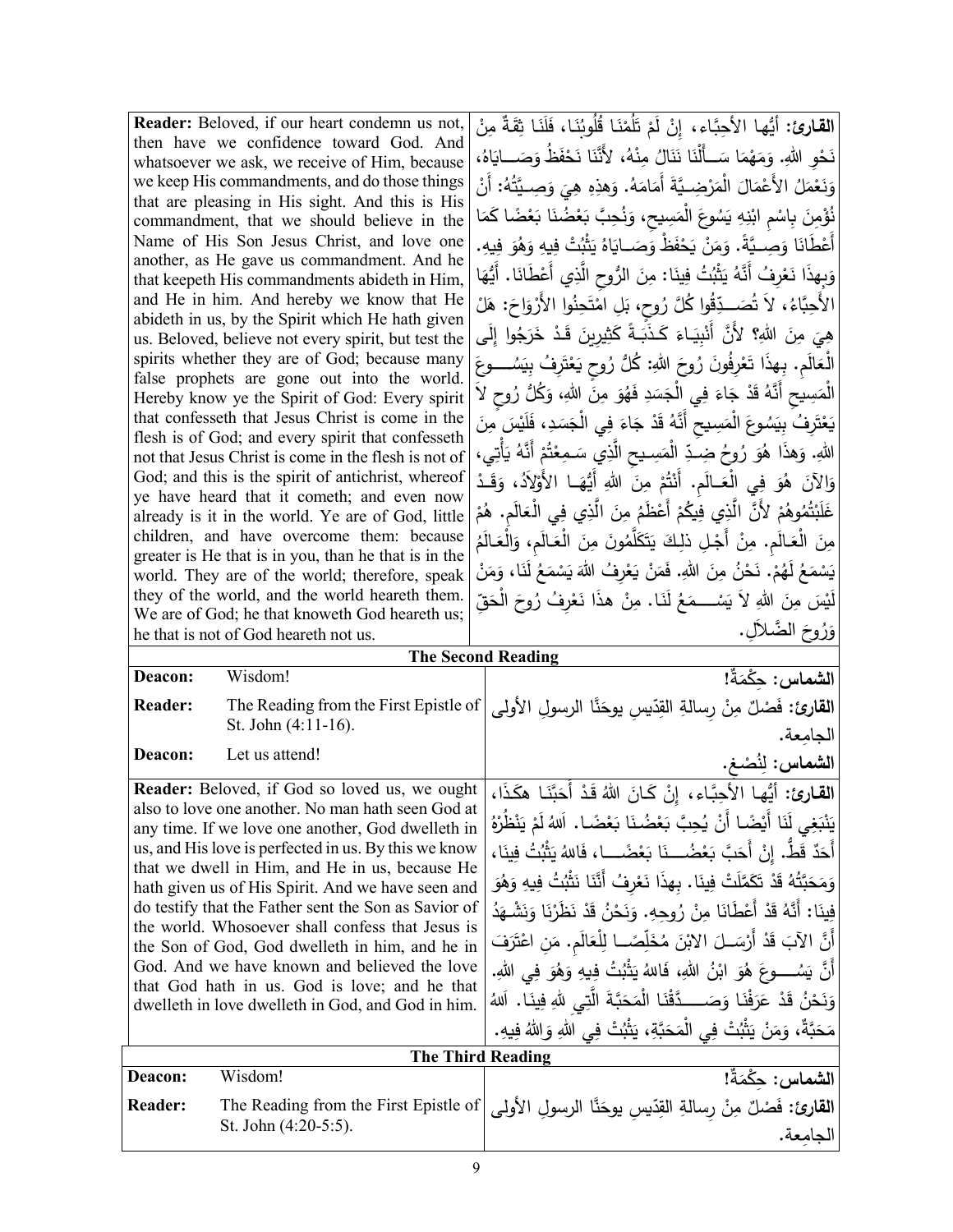| Deacon:<br>Let us attend!                                                                                                                                                                                                                                                                                                                                                                                                                                                                                                                                                                                                | الشماس: لِنُصْغ.                                                                                                                                                                                                                                                                                                                                                                                                                                                                                                                                                                                                                                                                                                                                                                         |  |
|--------------------------------------------------------------------------------------------------------------------------------------------------------------------------------------------------------------------------------------------------------------------------------------------------------------------------------------------------------------------------------------------------------------------------------------------------------------------------------------------------------------------------------------------------------------------------------------------------------------------------|------------------------------------------------------------------------------------------------------------------------------------------------------------------------------------------------------------------------------------------------------------------------------------------------------------------------------------------------------------------------------------------------------------------------------------------------------------------------------------------------------------------------------------------------------------------------------------------------------------------------------------------------------------------------------------------------------------------------------------------------------------------------------------------|--|
| Reader: Beloved, if a man say, I love God, and<br>hateth his brother, he is a liar; for he that loveth not<br>his brother whom he hath seen, how can he love<br>God Whom he hath not seen? And this<br>commandment have we from Him, that he who<br>loveth God love his brother also. Whosoever<br>believeth that Jesus is the Christ is born of God; and<br>everyone that loveth Him that begat loveth Him also<br>that is begotten of Him. By this we know that we<br>love the children of God, when we love God, and<br>keep His commandments. For this is the love of<br>God, that we keep His commandments; and His | ا <b>لقارئ:</b> أيُها الأَحِبَّاء، إِنْ قَالَ أَحَدٌ: «إِنِّي أُحِبُّ اللهَ»<br>وَأَبْغَضَ أَخَاهُ، فَهُوَ كَاذِبٌ. لأَنَّ مَنْ لاَ يُحِبُّ أَخَاهُ الَّذِي<br>أَبْصَــرَهُ، كَيْفَ يَقْدِرُ ۖ أَنْ يُحِبَّ اللَّهَ الَّذِي لَمْ يُبْصِــرْهُ؟ وَلَذَا<br>هذِهِ الْوَصِـــيَّةُ مِنْهُ: أَنَّ مَنْ يُحِبُّ اللَّهَ يُحِبُّ أَخَاهُ أَيْضَــا.<br>كُلُّ مَنْ يُؤْمِنُ أَنَّ يَسُــــوعَ هُوَ الْمَسِــــيحُ فَقَدْ وُلِدَ مِنَ اللهِ.<br>وَكُلُّ مَنْ يُحِبُّ الْوَالِدَ يُحِبُّ الْمَوْلُودَ مِنْهُ أَيْضَـــــا. بهذَا<br>نَعْرِفُ أَنَّنَـا نُحِـبُ أَوْلِاَدَ اللهِ: إِذَا أَحْبَبْنَـا اللهَ وَحَفِظْنَـا<br>وَصَـــايَاهُ. فَإِنَّ هذِهِ هِيَ مَحَبَّةُ اللهِ: أَنْ نَحْفَظَ وَصَـــايَاهُ.<br>وَوَصَـــايَاهُ لَيْسَـــتْ ثَقِيلَةً، لأَنَّ كُلَّ مَنْ وُلِدَ مِنَ اللّهِ يَغْلِبُ |  |
| commandments are not grievous. For whatsoever is<br>born of God overcometh the world; and this is the<br>victory that overcometh the world, even our faith.<br>Who is he that overcometh the world, but he that<br>believeth that Jesus is the Son of God?                                                                                                                                                                                                                                                                                                                                                               | الْعَالَمَ. وَهذِهِ هِيَ الْغَلَبَةُ الَّتِي تَغْلِبُ الْعَالَمَ: إِيمَانُنَا. مَنْ<br>هُوَ الَّذِي يَغْلِبُ الْعَالَمَ، إِلاَّ الَّذِي يُؤْمِنُ أَنَّ يَسُـوعَ هُوَ ابْنُ<br>الله؟                                                                                                                                                                                                                                                                                                                                                                                                                                                                                                                                                                                                      |  |
| THE LITANY OF FERVENT SUPPLICATION                                                                                                                                                                                                                                                                                                                                                                                                                                                                                                                                                                                       |                                                                                                                                                                                                                                                                                                                                                                                                                                                                                                                                                                                                                                                                                                                                                                                          |  |
| Deacon: Let us say with our whole soul and<br>with our whole mind, let us say.<br>Choir: Lord, have mercy.                                                                                                                                                                                                                                                                                                                                                                                                                                                                                                               | ا <b>لشماس:</b> لِنَقُلْ جَميعُنا مِنُ كُلِّ نُفوسنا ومنْ كُلِّ نِيَاتِنا، لِنَقُلْ.                                                                                                                                                                                                                                                                                                                                                                                                                                                                                                                                                                                                                                                                                                     |  |
| Deacon: O Lord Almighty, the God of our Fathers,<br>we pray thee: hear us, and have mercy.                                                                                                                                                                                                                                                                                                                                                                                                                                                                                                                               | ا <b>لجوقة:</b> يا رَبُّ ارْحَم.<br>الشماس: أيُّها الرَّبُّ الضَّابطُ الكُلِّ إلهُ آبائِناً، نَطْلُبُ مِنْكَ،<br>فاسْتَجِبْ وارْحَم.                                                                                                                                                                                                                                                                                                                                                                                                                                                                                                                                                                                                                                                     |  |
| Choir: Lord, have mercy.                                                                                                                                                                                                                                                                                                                                                                                                                                                                                                                                                                                                 | ا <b>لجوقة:</b> يا رَبُّ ارْحَم.                                                                                                                                                                                                                                                                                                                                                                                                                                                                                                                                                                                                                                                                                                                                                         |  |
| Deacon: Have mercy on us, O God, according to Thy<br>great mercy, we pray thee, hear us, and have mercy.                                                                                                                                                                                                                                                                                                                                                                                                                                                                                                                 | <b>الشماس:</b> ارْحَمْنا يا اللهُ بِعَظيم رَحْمَتِكَ، نَطْلُبُ مِنْكَ،<br>فاسْتَجِبْ وارْحَم.                                                                                                                                                                                                                                                                                                                                                                                                                                                                                                                                                                                                                                                                                            |  |
| Choir: Lord, have mercy. (thrice)                                                                                                                                                                                                                                                                                                                                                                                                                                                                                                                                                                                        | ا <b>لجوقة:</b> يا رَبُّ ارْحَم. (ثلاثا)                                                                                                                                                                                                                                                                                                                                                                                                                                                                                                                                                                                                                                                                                                                                                 |  |
| Deacon: Again we pray for all<br>pious and Orthodox Christians.<br>Choir: Lord, have mercy. (thrice)                                                                                                                                                                                                                                                                                                                                                                                                                                                                                                                     | ا <b>لشماس:</b> وأيضاً نَطْلُبُ مِنْ أَجْلِ المَسيحيينَ الحَسَني العِبادَةِ الأَرْثوذُكُسيين.<br> ا <b>لجوقة:</b> يا رَبُّ ارْحَم. (ثلاثا)                                                                                                                                                                                                                                                                                                                                                                                                                                                                                                                                                                                                                                               |  |
| Deacon: Again we pray for our father and<br>Metropolitan N. and our Bishop N.<br>Choir: Lord, have mercy. (thrice)                                                                                                                                                                                                                                                                                                                                                                                                                                                                                                       | ا <b>لشماس:</b> وَأَيضًا نَطْلُبُ مِنْ أَجِلِ أبينا ومِتْروبوليتنا جوزيف.<br> ا <b>لجوقة:</b> يا رَبُّ ارْحَم. (ثلاثا)                                                                                                                                                                                                                                                                                                                                                                                                                                                                                                                                                                                                                                                                   |  |
| <b>Deacon:</b> Again we pray for our brethren: the<br>priests, hieromonks, deacons, hierodeacons, and<br>monastics, and all our brotherhood in Christ.<br><b>Choir:</b> Lord, have mercy. <i>(thrice)</i>                                                                                                                                                                                                                                                                                                                                                                                                                | الشماس: وَأَيْضاً نَطْلُبُ مِنْ أَجْلِ إخْوَتِنا الكَهَنةِ والشَمامِسَةِ<br>والرُّهْبان والراهِباتِ، وكُلِّ إخْوَتِنا في المَسيحِ.<br> ا <b>لجوقة:</b> يا رَبُّ ارْحَم. (ثلاثا)                                                                                                                                                                                                                                                                                                                                                                                                                                                                                                                                                                                                          |  |
| <b>Deacon:</b> Again we pray for mercy, life, peace,<br>health, salvation, and visitation and pardon and<br>forgiveness of sins for (the servants of God,<br>[Names], and) all Orthodox Christians of true<br>worship, who live and dwell in this community.<br><b>Choir:</b> Lord, have mercy. <i>(thrice)</i>                                                                                                                                                                                                                                                                                                          | ا <b>لشماس:</b> وأيضاً نَطْلُبُ مِنْ أَجْلِ الرَّحْمَةِ والحياةِ والسَّلام<br>والعافِيَةِ والخَلاصِ لِعَبِيدِ اللهِ، وجَميعِ المَسيحيِّينَ الحَسَني<br>العِبادَةِ الأَرْثوذُكْسِيينَ السَّاكِنينَ والمَوْجودينَ في هذا المجتمع.<br> ا <b>لجوقة:</b> يا رَبُّ ارْحَم. (ثلاثا)                                                                                                                                                                                                                                                                                                                                                                                                                                                                                                             |  |
| <b>Deacon:</b> Again we pray for the blessed and ever-<br>memorable founders of this holy church and (for<br>the departed servants of God, [Names], and all our                                                                                                                                                                                                                                                                                                                                                                                                                                                          | ا <b>لشماس:</b> وَأَيْضاً نَطْلُبُ مِنْ أَجْلِ المطوَّبينَ الدائميّ الذِّكْرِ<br>الذين عَمَّروا هذا الهيكلَ المقدَّس، ومِنْ أَجْلِ جَميع                                                                                                                                                                                                                                                                                                                                                                                                                                                                                                                                                                                                                                                 |  |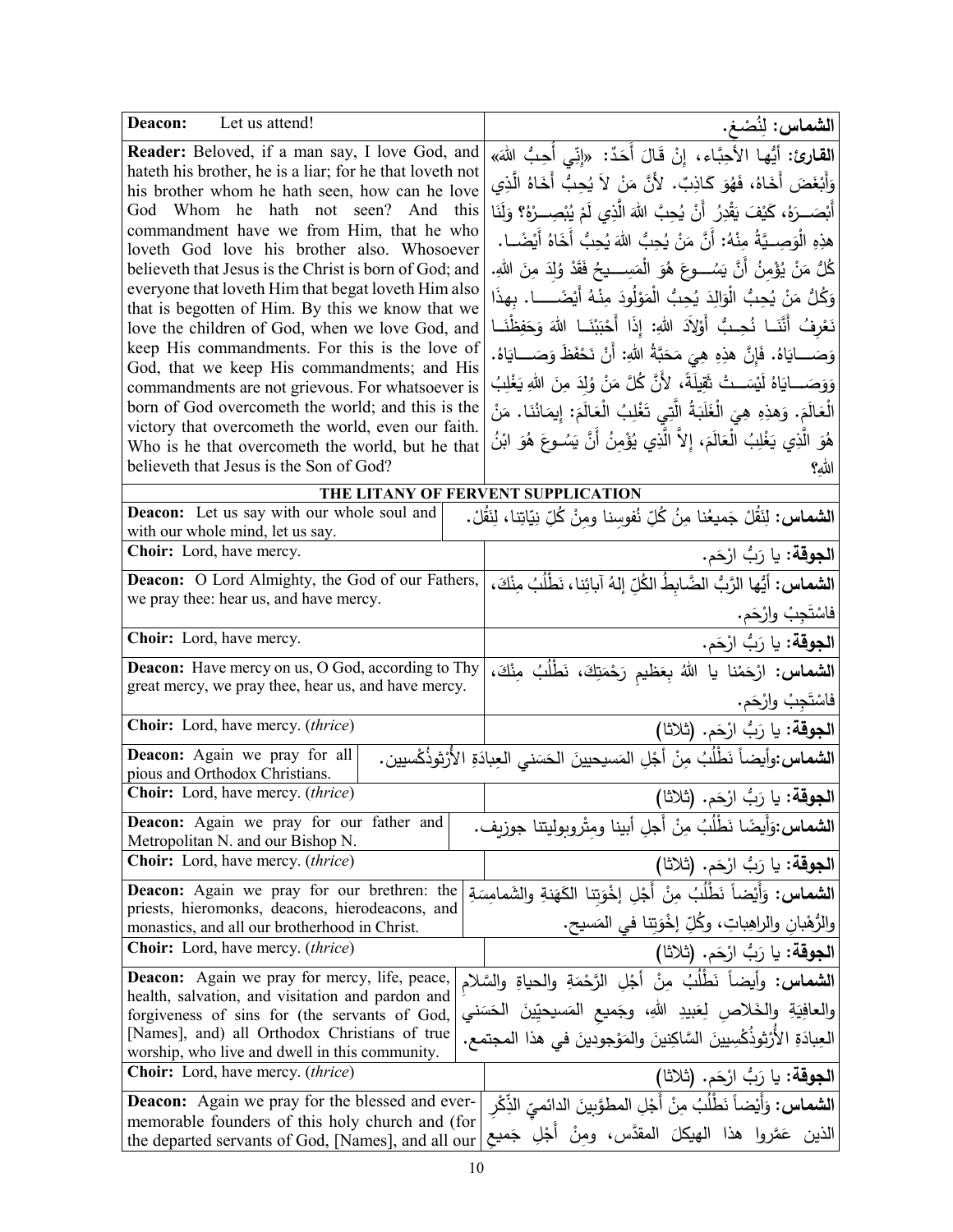| fathers and brethren, the Orthodox departed this life<br>before us, who here and in all the world lie asleep |  | المُنْتَقِلينَ مِنْ آبائِنا وإِخْوَتِنا الأُرْثَوِذُكْسيِّينَ الراقِدينَ هَهُنا |                                                                                      |  |
|--------------------------------------------------------------------------------------------------------------|--|---------------------------------------------------------------------------------|--------------------------------------------------------------------------------------|--|
| in the Lord.                                                                                                 |  |                                                                                 | وفي كُلِّ مَكان.                                                                     |  |
| Choir: Lord, have mercy. (thrice)                                                                            |  |                                                                                 | الجوقة: يا رَبُّ ارْحَم. (ثلاثا)                                                     |  |
| <b>Deacon:</b> Again we pray for those who bear<br>fruit and do good works in this holy and all-             |  |                                                                                 | ا <b>لشماس:</b> وَأَيْضاً نَطْلُبُ مِنْ أَجْلِ الذينَ يُقَدِّمونَ الأثمارَ والذينَ   |  |
| venerable temple, those who serve and those                                                                  |  |                                                                                 | يَصْنَعونَ الإِحْسانَ في هذا الهيكلِ المقدَّسِ الكليِّ الوقارِ ،                     |  |
| who sing, those praying with us from their                                                                   |  |                                                                                 | والذينَ يَتْعَبونَ ويُرَتِّلونَ فيهِ، ومِنْ أَجْلِ هذا الشَّعْبِ الواقِفِ،           |  |
| homes, and all the people here present, who<br>await Thy great and rich mercy.                               |  |                                                                                 | المُنْتَظِرِ مِنْ لَدُنْكَ الرَّحِمَةَ الغَنِيَّةَ العُظْمىِ.                        |  |
| Choir: Lord, have mercy. (thrice)                                                                            |  |                                                                                 | الجوقة: يا رَبُّ ارْحَم. (ثلاثا)                                                     |  |
| Priest: For thou art a merciful God and lovest                                                               |  |                                                                                 | ا <b>لكاهن:</b> لأَنَكَ إلهٌ رَحيِمٌ وَمُحِبٌّ لِلْبَشَرِ ، وَلَكَ نُرْسِلُ المَجْدَ |  |
| mankind, and unto thee we ascribe glory to the<br>Father and to the Son and to the Holy Spirit, now          |  |                                                                                 | أَيُّها الآبُ، والإبنُ، والرُّوحُ القُدُسُ، الآنَ وكُلَّ أوانِ، وإلى                 |  |
| and ever, and unto ages of ages.                                                                             |  |                                                                                 | ذهر الداه~رين.                                                                       |  |
| Choir: Amen.                                                                                                 |  |                                                                                 | ا <b>لجوقة:</b> آمين.                                                                |  |
|                                                                                                              |  | THE EVENING PRAYER                                                              |                                                                                      |  |
| People: Vouchsafe, O Lord, to keep us this evening<br>without sin. Blessed art Thou, O Lord, the God of our  |  |                                                                                 | ا <b>لشعب</b> : أَهِّلْنا يا رَبُّ أنْ نُحْفَظَ في هذا المَساءِ بِغَيرِ              |  |
| fathers, and praised and glorified is Thy Name forever.                                                      |  |                                                                                 | خَطيئَة. مُبارَكٌ أنتَ يا رَبُّ، إلهَ آبائِنا، وَمُسَبَّحٌ وَمُمَجَّدٌ               |  |
| Amen. Let Thy mercy be upon us, O Lord, even as we                                                           |  |                                                                                 | اسْمُكَ إِلى الأَبَدِ، آمين. لِتَكُنْ يا رَبُّ رَحْمَتُكَ عَلَيْنا، كَمِثْلِ         |  |
| have set our hope on Thee. Blessed art Thou, O Lord;<br>teach me Thy statutes. Blessed art Thou, O Master;   |  | اتِّكالِنا عَلَيْك. مُبارَكٌ أنتَ يا رَبُّ، علِّمْنى وَصاياك. مُبارَكٌ          |                                                                                      |  |
| make me to understand Thy statutes. Blessed art                                                              |  | أَنتَ يا سَيِّدُ، فَهِّمْنـى حُقُوقَك. مُبارَكٌ أنتَ يا قُدُّوسُ، أنِرْنـى      |                                                                                      |  |
| Thou, O Holy One; enlighten me with Thy statutes.                                                            |  | بِعَدْلِك. يا رَبُّ رَحْمَتُكَ إِلى الأَبَد، وَعَنْ أَعْمالِ يَدَيْكَ لا        |                                                                                      |  |
| Thy mercy, O Lord, endureth forever. O despise not<br>the works of Thy hands. To Thee belongeth worship,     |  |                                                                                 |                                                                                      |  |
| to Thee belongeth praise, to Thee belongeth glory to                                                         |  |                                                                                 | تُعْرِض. لَكَ يَنْبَغي المَديحُ، بِكَ يَليقُ التَّسْبيحُ، لكَ يَجِبُ                 |  |
| the Father and to the Son and to the Holy Spirit, now<br>and ever, and unto ages of ages. Amen.              |  |                                                                                 | المَجْدُ، أَيُّها الآبُ والابْنُ والرُّوحُ القُدُس، الآنَ وكُلَّ أُوانِ،             |  |
| THE LITANY OF SUPPLICATION                                                                                   |  |                                                                                 | وإلى دَهر الدّاهرين، آمين.                                                           |  |
| Deacon: Let us complete our evening prayer unto the Lord.                                                    |  |                                                                                 | ا <b>لشماس:</b> لِنُكَمِّلْ طِلْبَتَنا المسائية لِلْرَّبّ.                           |  |
| Choir: Lord, have mercy.                                                                                     |  | ا <b>لجوقة:</b> يا رَبُّ ارْحَم.                                                |                                                                                      |  |
| Deacon: Help us; save us; have mercy on us; and keep                                                         |  | ا <b>لشماس:</b> أَعْضُدْ وخَلِّصْ وارْحَمْ واحْفَظْنا يا أللهُ بنِعْمَتِك.      |                                                                                      |  |
| us, O God, by Thy grace.<br>Choir: Lord, have mercy.                                                         |  | ا <b>لجوقة:</b> يا رَبُّ ارْحَم.                                                |                                                                                      |  |
| <b>Deacon:</b> That the whole evening may be perfect, holy,                                                  |  |                                                                                 | ا <b>لشماس:</b> أنْ يَكونَ مَساؤُنا كُلُّهُ كامِلاً، مُقَدَّساً، سلامِيّاً،          |  |
| peaceful, and sinless, let us ask of the Lord.                                                               |  | وبلا خَطيئةٍ، الرَّبَّ نَسأل.                                                   |                                                                                      |  |
| Choir: Grant this, O Lord.                                                                                   |  |                                                                                 | ا <b>لجوقة:</b> اسْتَجِبْ يا رَبّ.                                                   |  |
| Deacon: An angel of peace, a faithful guide, a                                                               |  |                                                                                 | ا <b>لشماس:</b> مَلاكَ سَلامِ مُرْشِداً، أميناً، حافِظاً نُفوسَنا                    |  |
| guardian of our souls and bodies, let us ask of the<br>Lord.                                                 |  | وأَجْسادَنا، الرَّبَّ نَسْأَل.                                                  |                                                                                      |  |
| Choir: Grant this, O Lord.                                                                                   |  | ا <b>لجوقة:</b> اسْتَجِبْ يا رَبّ.                                              |                                                                                      |  |
| Deacon: Pardon and forgiveness of our sins and<br>transgressions, let us ask of the Lord.                    |  | ا <b>لشماس:</b> مُسامَحَةَ خَطايانا وغُفْرانَ زَلاَتِتا، الرَّبَّ نَسْأَل.      |                                                                                      |  |
| Choir: Grant this, O Lord.                                                                                   |  |                                                                                 | ا <b>لجوقة:</b> اسْتَجِبْ يا ربّ.                                                    |  |
|                                                                                                              |  |                                                                                 |                                                                                      |  |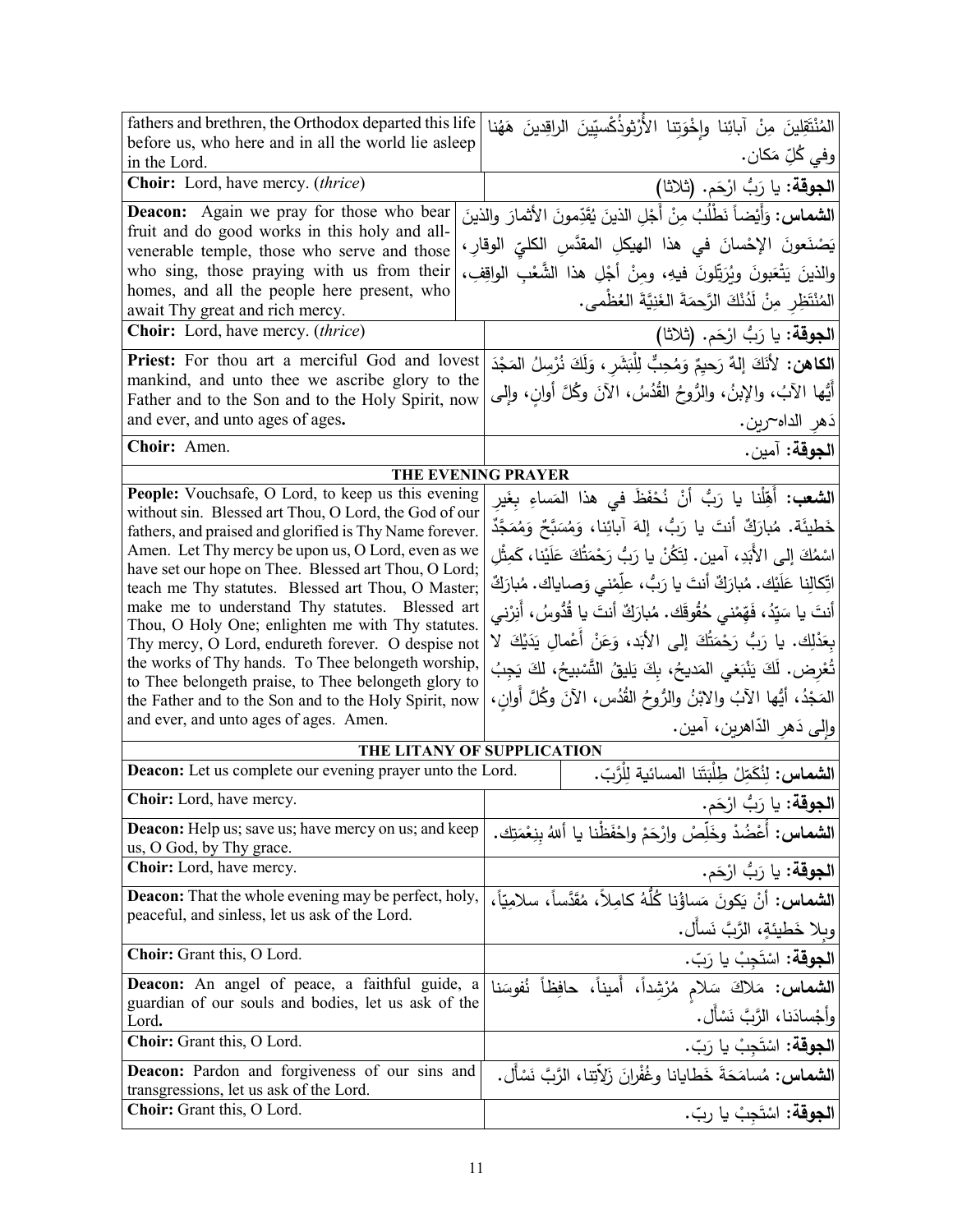| <b>Deacon:</b> All things good and profitable for our souls                                                                 |  | ا <b>لشماس:</b> الصَّالِحاتِ والمُوافِقاتِ لِنُفوسِنا، والسَّلامَ لِلْعالَمِ،                                           |  |
|-----------------------------------------------------------------------------------------------------------------------------|--|-------------------------------------------------------------------------------------------------------------------------|--|
| and peace for the world, let us ask of the Lord.                                                                            |  | الرَّبَّ نَسْأَل.                                                                                                       |  |
| Choir: Grant this, O Lord.                                                                                                  |  | ا <b>لجوقة:</b> اسْتَجِبْ يا ربّ.                                                                                       |  |
| <b>Deacon:</b> That we may complete the remaining time of                                                                   |  | ا <b>لشماس:</b> أَنْ نُتَمِّمَ بَقِيَّةَ زَمانِ حَياتِنا بِسَلامٍ وتَوْبَةٍ، الرَّبَّ                                   |  |
| our life in peace and repentance, let us ask of the Lord.                                                                   |  | نَسْأَل.                                                                                                                |  |
| Choir: Grant this, O Lord.                                                                                                  |  | الجوقة: اسْتَجِبْ يا ربّ.                                                                                               |  |
| <b>Deacon:</b> A Christian ending to our life,                                                                              |  | الشماس: أنْ تَكونَ أَواخِرُ حَياتِنا مَسيحِيَّةً، سَلامِيَّةً، بِلا حُزْنٍ ولا                                          |  |
| painless, blameless, peaceful, and a good<br>defense before the fearful Judgment Seat of<br>Christ, let us ask of the Lord. |  | خِزْيٍ، وجَواباً حَسَناً لَدى مِنْبَرِ  المَسيح المَرْهوبِ، نَسْأَلَ.                                                   |  |
| Choir: Grant this, O Lord.                                                                                                  |  | ا <b>لجوقة:</b> اسْتَجِبْ يا ربّ.                                                                                       |  |
| <b>Deacon:</b> Calling to remembrance our all-                                                                              |  | ا <b>لشماس:</b> بَعْدَ ذِكْرِنا الكُلِّيَّةَ القَداسَةِ، الطاهِرَةَ، الفائِقَةَ البَرَكاتِ،                             |  |
| holy, immaculate, most blessed and glorious<br>Lady the Theotokos and ever-virgin Mary,                                     |  | المَجيدة، سيِّدَتَنا والِدة الإلهِ الدائِمَةَ البَتولِيَّةِ مَرْيَمَ مَعَ جميعِ القدِّيسينَ،                            |  |
| with all the Saints, let us commend ourselves                                                                               |  | لِنوْدِعْ أَنفُسَنا وبَعْضُنا بَعْضاً وَكُلَّ حَياتِنا لِلْمَسيحِ الإله.                                                |  |
| and each other, and all our life unto Christ                                                                                |  |                                                                                                                         |  |
| our God.<br>Choir: To Thee, O Lord.                                                                                         |  | ا <b>لجوقة:</b> لَكَ يا رَبّ.                                                                                           |  |
| Priest: For thou art a good God and lovest                                                                                  |  | الكاهن: لأَنَّكَ إلهٌ صالِحٌ ومُحِبٌّ لِلْبَشَرِ، ولكَ نُرْسِلُ المجْدَ، أيُّها                                         |  |
| mankind, and unto Thee we ascribe glory to                                                                                  |  |                                                                                                                         |  |
| the Father and to the Son and to the Holy<br>Spirit, now and ever, and unto ages of ages.                                   |  | الآبُ والإِبْنُ والرُّوحُ القُدُسُ، الآنَ وكُلَّ أوانِ، وإلى دَهْرِ الدَّاهِرين.                                        |  |
| Choir: Amen.                                                                                                                |  | ا <b>لجوق</b> : آمين.                                                                                                   |  |
|                                                                                                                             |  | <b>THE PEACE</b>                                                                                                        |  |
| Priest: Peace be to all.                                                                                                    |  | ا <b>لكاهن:</b> السَّلامُ لِجَميعِكُم.                                                                                  |  |
| Choir: And to thy spirit.                                                                                                   |  | ا <b>لجوقة</b> : ولروحِكَ أيْضاً.                                                                                       |  |
| Deacon: Let us bow our heads unto the Lord.                                                                                 |  | ا <b>لشماس:</b> لِنَحْن رؤوسَنا لِلْرَّبّ.                                                                              |  |
| Choir: To thee, O Lord.                                                                                                     |  | ا <b>لجوقة:</b> لَكَ يا رَبّ.                                                                                           |  |
|                                                                                                                             |  | All bow their heads as the priest says the following prayer:                                                            |  |
| and come down for the salvation of mankind: Look                                                                            |  | الكاهن: أَيُّها الرَّبُّ إلهُنا، يا مَنْ طَأَطَأَ السَّماواتِ ونَزَلَ Priest: O Lord our God, who didst bow the heavens |  |
| upon thy servants and thine inheritance; for unto                                                                           |  | لِخَلاص جِنْسِ البَشَرِ ، أَنظُرْ إلى عَبيدِكَ وإِلى ميراثِكَ، فإنَّ                                                    |  |
| thee, the fearful Judge who yet lovest mankind,                                                                             |  | عَبِيدَكَ قَدْ حَنَوا رُؤُوسَهُمْ وأَخْضَعُوا أَعْناقَهُمْ لَكَ، أَيُّها القاضي                                         |  |
| have thy servants bowed their heads and<br>submissively inclined their necks, awaiting not help                             |  | المَهيبُ المُحِبُّ البَشَرِ ، غيرَ مُنْتَظِرِينَ المَعونَةَ مِنَ البَشَرِ ،                                             |  |
| from men but entreating thy mercy and looking                                                                               |  | بَلْ مُنْتَظِرِينَ رَحْمَتَكَ ومُتَوَقِّعينَ خَلاصَك. فاحْفَظْهُمْ في كُلِّ                                             |  |
| confidently for thy salvation. Guard them at all<br>times, both during this present evening and in the                      |  | حينِ، وفي هَذا المَساءِ الحاضِرِ، واللَّيلِ الْمُقْبِلِ، مَصونينَ                                                       |  |
| approaching night, from every foe, from all adverse                                                                         |  | مِنْ كُلِّ فِعْلٍ مُضادٍّ شَيطانِيّ، ومِنَ الأَفْكارِ الباطِلَةِ                                                        |  |
| powers of the devil and from vain thoughts and                                                                              |  |                                                                                                                         |  |
| from evil imaginations.                                                                                                     |  | والهَواجس الشِرّبرَة.                                                                                                   |  |
| Priest: Blessed and glorified be the might of thy<br>kingdom of the Father and of the Son and of the                        |  | ا <b>لكاهن:</b> لِيَكُنْ عِزُّ مُلْكَكَ مُبَارَكاً وَمُمَجَّداً أَيُّها الآبُ والابْنُ                                  |  |
| Holy Spirit, now and ever, and unto ages of ages.                                                                           |  | وَالزُوحُ الْقُدُسْ، الآنَ وَكُلَّ أَوَانٍ وَإِلَى دَهْرِ الذَاهِرِينِ.                                                 |  |
| Choir: Amen.                                                                                                                |  | ا <b>لجوقة:</b> آمين.                                                                                                   |  |
|                                                                                                                             |  | THE APOSTICHON FOR THE RESURRECTION IN TONE TWO                                                                         |  |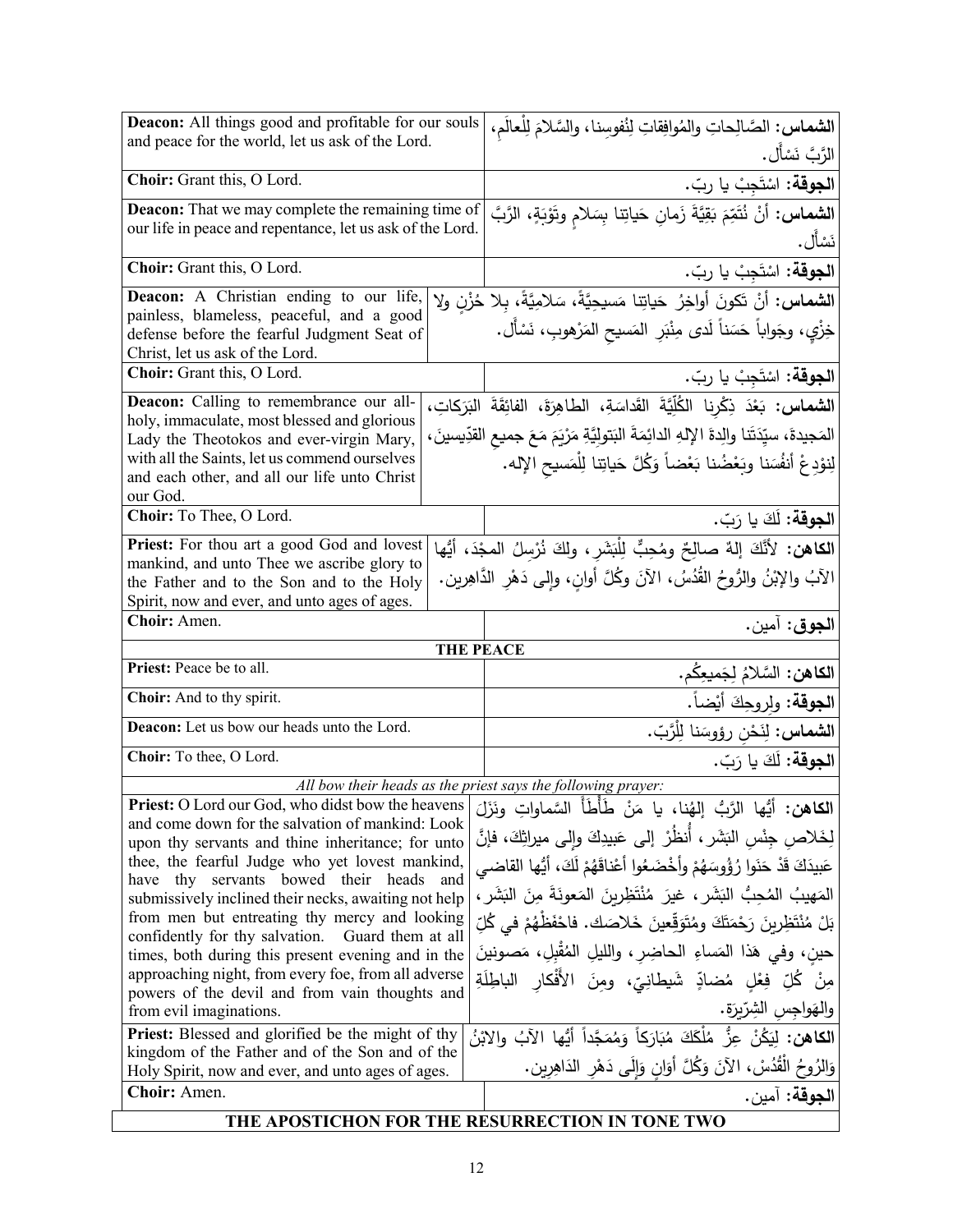| Thy Resurrection, O Christ Savior, hath                                                                        | إِنَّ قيامتَكَ أيُّها المســـــيحُ المُخلِّصُ أنارَتْ جَميعَ المســـكونةِ،                            |
|----------------------------------------------------------------------------------------------------------------|-------------------------------------------------------------------------------------------------------|
| illumined the whole universe. Thou hast<br>renewed Thy creation. O Lord Almighty,                              | واسْتَدْعَيْتَ جِبْلَتَكَ، أَيُّها الرَّبُّ القادِرُ على كُلِّ شَيئٍ، المجدُ لك.                      |
| glory to Thee.                                                                                                 |                                                                                                       |
|                                                                                                                | THE PASCHAL STICHERA IN TONE FIVE                                                                     |
| Verse 1. Let God arise! Let His enemies be scattered!                                                          | [1= لَيَقِمِ اللَّهُ وَيَتَبَدَّدْ جَمِيعُ أَعدائهِ، وَيَهُرْبُ مُبْغِضِـــوُهِ                       |
| Let those who hate Him flee from before His face!                                                              | م <i>ِنْ أمام وَجْهِه.</i> إنَّ فِصْحَنا المَسيحَ المُنْقِذْ، قَدِ اتَّضَحَ                           |
| Today a sacred Pascha is revealed to us. Pascha new<br>and holy, Pascha mystical. Pascha all-laudable,         |                                                                                                       |
| Pascha which is Christ the Redeemer. Pascha most                                                               | لَنا اليَوْمَ فِصْحاً شَرِيفاً، فِصْحاً جَديداً مُقَدَّساً، فِصْحاً                                   |
| great, Pascha most pure, Pascha of the faithful. Pascha                                                        | سِرِّياً، فِصْـحاً جَليلَ الوَقارِ ، فِصْـحاً بَرِيئاً مِنَ العَيْبِ،                                 |
| which opens the gates of heaven for us. Pascha which<br>sanctifies the faithful.                               | فِصْــحاً عَظيماً، فِصْــحاً لِلْمؤمنين، فِصْــحاً فاتِحاً لَنا                                       |
|                                                                                                                | أَبْوابَ الفِرْدَوْسِ، فِصْحاً مُقَدِّساً جميعَ المؤمنين.                                             |
| Verse 2. As smoke vanishes, so let them vanish; as                                                             | 2– كَما نُيادُ الدخانُ نُيادونِ، وكَما يَذوبُ الشَّـــمُعُ مِنْ                                       |
| wax melts before the fire! Come from that scene, O<br>women-bearers of good news and say to Sion:              | <i>أمام وَبْجهِ النّار .</i> ۚ هَلَمَّ مِنَ المَنْظُرِ أَيَّتُها النِّسْوَةُ النَشيرات،               |
| "Receive from us the good news of Christ's                                                                     | وخاطِبْنَ صِهْيَوْنَ قَائِلاتٍ: إِقْبَلَى مِنَّا بَشَائِرَ الْفَرَحِ بِقِيامَةِ                       |
| Resurrection. Exalt and be glad, O Jerusalem,                                                                  | الْمَســيح! يا أُورَشـــليمُ اطْرَبِي بِحُبورِ وتَهَلَّلي بِسُـــرورِ ،                               |
| seeing Christ the King coming from the tomb as a                                                               | لِمُشَاهَدَتِكِ الْمَسِيحَ مَلِكَكِ بَارِزاً مِنَ الْقَبْرِ كَخَتَنٍ.                                 |
| Bridegroom in procession."<br>Verse 3. So the sinners will perish before the                                   |                                                                                                       |
| face of God; but let the righteous be glad!                                                                    | 3– كَذلِكَ تَهْلَكُ الخَطَأَةُ مِنْ أمام َوجْهِ اللهِ، والصِّدِّيقونَ يَفْرَحونَ                      |
| The myrrh-bearing women, early in the                                                                          | <i>وَيَتَهَلَّلُونَ أَمَامَ اللَّهِ، وَيَتَنَعَّمُونَ بِالسرورِ .</i> إِنَّ النِّسْوَةَ الْحَامِلَاتِ |
| morning, came to the tomb of the Giver of                                                                      | الطِّيب، لمَّا انْتَصَــبْنَ في دِلْجَةٍ عَميقَةٍ بإزاءِ ضَـــريح المُغْطي                            |
| life. They found an angel sitting on the stone<br>who cried out to them, saying: "Why do you                   | الْحَياة، صـــادَفْنَ مَلاكاً جالِســاً على الحَجَرِ ، فَطَفِقَ يُخاطِبُهُنَّ                         |
| seek the Living among the dead? Why mourn                                                                      | قـائِلاً لَهُنَّ هَكَذا: مـا بـالُكُنَّ تَطْلُبنَ الحَيَّ مَعَ المَوْتي؟ لِمـاذا                      |
| the Incorrupt amidst corruption? Go and                                                                        |                                                                                                       |
| announce to His disciples!"                                                                                    | تَنذُبنَ في البِلِّي الْمُنَزَّةِ عَنِ البِلِّي؟ إذْهَبْنَ وبَشِّرنَ تَلاميذَه.                       |
| Verse 4. This is the day which the Lord has made.<br>Let us rejoice and be glad in it! Pascha of beauty!       | 4– هذا هو النِّومُ الذي صَنَعَهُ الرَّبُ، لنِّفَرَح ونَتَهَلَّلْ بهِ.                                 |
| Pascha of the Lord! All-venerable Pascha today                                                                 | إنَّ فِصْحَنا الذي هو فِصْحُ الرَّبّ، قَدْ أَطْلَعَ لَنا فِصْحاً                                      |
| has shined on us! O Pascha, on which let us                                                                    | مُطْرِباً، فِصْحاً جَليلَ الإعْتِبارِ ، فِصْحاً نُصافِحُ فيهِ بَعْضُنا                                |
| embrace each other! O Pascha, deliverance from<br>affliction! For today as from a bridal chamber               | بَعْضاً بِفَرَحٍ، فيا لَهُ مِنْ فِصْحٍ مُنْقِذٍ مِنَ الحُزْنِ، وذلكَ لأنَّ                            |
| Christ has shown forth and filled the women with                                                               | الْمَسِيحَ قَدْ بَزَغَ الْيُومَ مِنَ الْقَبْرِ كَالْبَازِغِ مِنَ الْخِدْرِ ، وَأَوْعِبَ               |
| joy, saying: "Announce to the Apostles!"                                                                       |                                                                                                       |
|                                                                                                                | النِّسْوَةَ فَرَحاً بِقَوْلِهِ: بَشِّرنَ الرُّسُلَ بِذلك.                                             |
| Glory to the Father, and to the Son, and to the Holy                                                           | <b>DOXASTICON FOR ST. JOHN THE EVANGELIST IN TONE SIX</b>                                             |
| O Apostle of Christ, Evangelist and<br>Spirit.                                                                 | <i>المَعْبُدُ لِلِأَبِ والابنِ والرّوح القُدْس.</i> يا رسولَ المَسيح،                                 |
| Theologian John, since thou wast initiated into things                                                         | الإنجيليَّ المُتَكَلِّمَ باللأهوتِ، لمَّا صِــــرْتَ مُســــاراً في                                   |
| ineffable, thou didst thunder forth unto us the ineffable                                                      | الأمور الغَامِضَــــةِ الوَصـــفِ، رَعَدتَ لنا بعَقائِدِ الحِكمَةِ                                    |
| doctrines of wisdom. Thou didst manifestly proclaim                                                            | التي لا يُنطَقُ بها، مُوضِـــحاً للمُؤمنينَ، قَولِكَ: كانَ في                                         |
| to the faithful: In the beginning was the Word; and<br>thereby refuting the doctrine that there was a time     | البَدءِ . وإذ نَبَذْتَ قَوْلَ القَائِلِينَ : لَمْ يَكُنْ، صَـــدَمْتَ أَقوالَ                         |
| when He was not, thou didst silence the mouths of the                                                          | المُبْتَدِعينَ، فَظَهَرْتَ مُتَّكِئاً على الصـــــــــدر ، وَصَـــــفِيًّـا                           |
| heretics, and didst prove to be His beloved and bosom                                                          | مَحْبُوباً، نَظِيرَ إشَـعْيا العَظيم الصـوتِ، ومُوسـى مُعايِنِ                                        |
| friend, like the great-voiced Isaiah, and Moses the seer<br>of God. Since thou hast boldness with God, entreat | اللهِ. فإذْ لكَ دَالَةٌ عِنْدَ اللهِ، ابْتِهلْ بِغيرِ فُتُورٍ مِنْ أَجْلِ                             |
| Him fervently in behalf of our souls.                                                                          | نُفَوسنا.                                                                                             |
|                                                                                                                |                                                                                                       |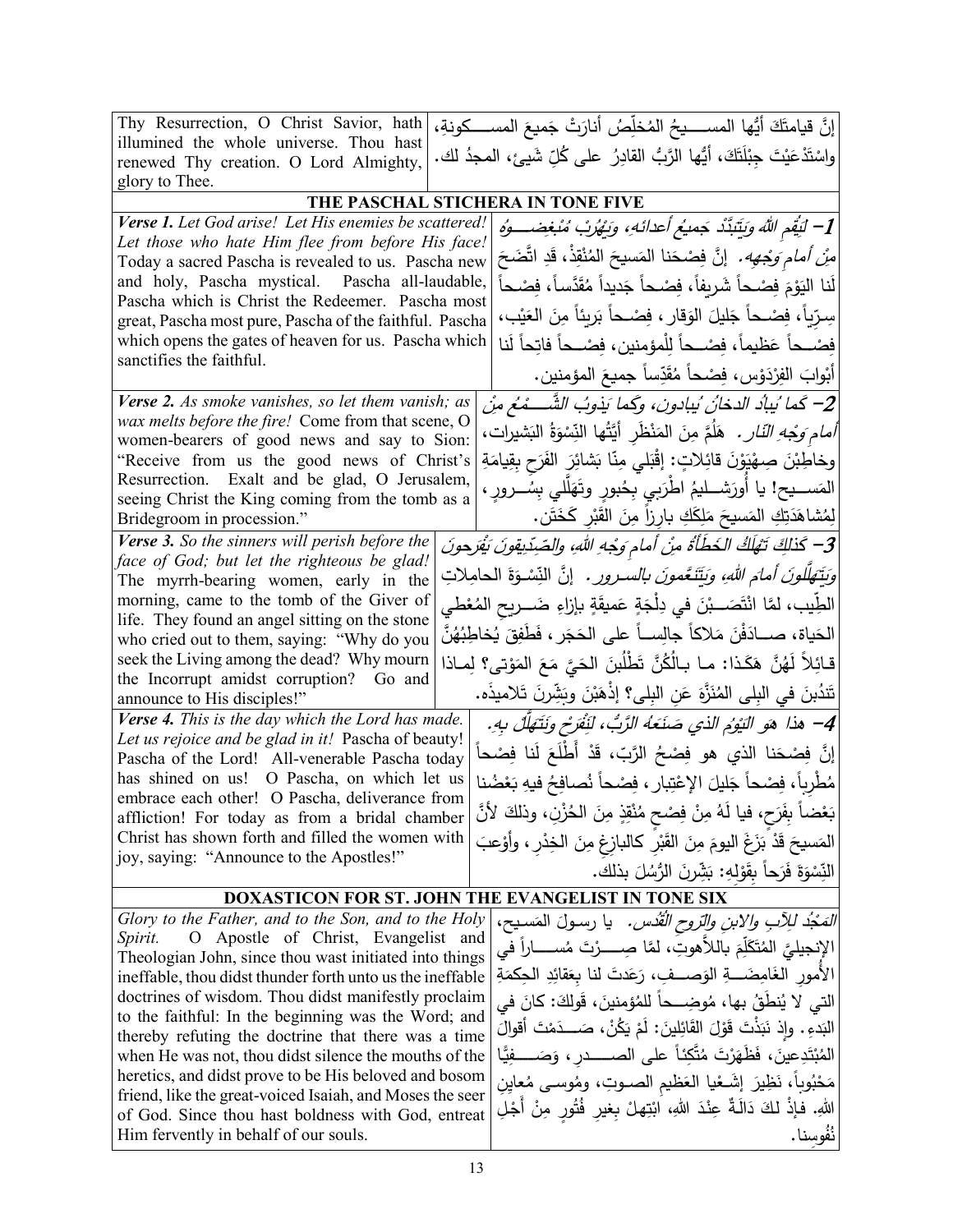| <b>DOXASTICON FOR SS. JOSEPH OF ARIMATHEA &amp; NICODEMUS IN TONE FIVE</b>                                          |                                                                                    |  |
|---------------------------------------------------------------------------------------------------------------------|------------------------------------------------------------------------------------|--|
| Both now and ever, and unto ages of ages. Amen.                                                                     | الآنَ وكلَّ أُولِنِ وإلى دهرِ الداهرينِ. آمين . ۖ أَيُّهَا المُتَزَدِّي            |  |
| Thou Who coverest Thyself with light as with a<br>garment, when Joseph with Nicodemus took Thee                     | النُورَ كالسِـرْبِالِ، لمَّا أَحْدَرَكَ يوسُـفُ مَعْ نيقوديموسَ مِنَ               |  |
| down from the Tree and beheld Thee dead, naked                                                                      | الخشَـبَةِ، وشـاهَدَكَ مَيْتاً عُرْيَاناً غيْرَ مدفونِ، أَبْدَى عَوِيلاً           |  |
| and unburied, he struck up a compassionate dirge,                                                                   |                                                                                    |  |
| and with mourning he said: Woe is me, O sweet<br>Jesus! When but a short while ago the sun beheld                   | يُرْثَى لَهُ، وهَتَفَ بِنَحيبٍ قائِلاً: وَيْحِي، يا يَسُـــــوعُ الحُلُو ،         |  |
| Thee hanging upon the Cross, it shrouded itself in                                                                  | الذي مِنْ قَبْلِ بُرْهَةٍ يَســيرةٍ، لمَّا شـــاهَدتْهُ الشَّــمْسُ علَى           |  |
| darkness, and the earth quaked with fear, and the                                                                   | الصـــليبِ مُعَلَقاً، التَحَفَتْ بالقِتَام، والأرضُ تَمَوَّجَتْ خَوْفاً،           |  |
| veil of the Temple was rent asunder. And behold,                                                                    | وحِجَابُ الهَيْكَلِ تَمَزَّقٍ. لكِنِّي الآنَ أُراكَ قَدِ احْتَمَلْتَ مِنْ          |  |
| now I see Thee willingly submitting unto death for<br>my sake. How shall I bury Thee, O my God? Or                  |                                                                                    |  |
| how shall I wrap Thee with winding sheets? With                                                                     | أجلى المَوْتَ طوْعـاً. فكَيْفَ أَجَهِّزْكَ يـا إلهِي؟ أمْ كيْفَ                    |  |
| what hands shall I touch Thine undefiled Body? Or                                                                   | أَدْرِجُكَ بالسَـبانـي؟ بِأَيِّ يَدَيْنِ أَلامِسُ جَسَـدَكَ الطاهِرِ ؟ أَمْ        |  |
| what dirges shall I sing at Thy departure, O                                                                        | بِأَيِّ مَرَاثٍ أَنْشِدُ لِتَجْنِيزِكَ؟ فَيَا أَيُّها الرَّبُّ الرؤُوفُ، أَعَظِّمُ |  |
| Compassionate One? I magnify Thy Passion; I<br>praise Thy Burial and Resurrection, and I cry out:                   | آلامَكَ، وأَسَّبِحُ دَفْنَكَ وقِيامَتَكَ هاتِفاً: يا رَبُّ، المَجْدُ لَك.          |  |
| O Lord, glory be to Thee.                                                                                           |                                                                                    |  |
|                                                                                                                     | THE HYMN OF ST. SIMEON THE GOD-RECEIVER                                            |  |
| Lord, now lettest thou Thy servant depart in                                                                        | الآنَ أَطْلِقْ عَبْدَكَ أَيُّها السَّيِّدُ على حَسَبِ قَوْلِكَ بِسَلامِ، لأَنَّ    |  |
| peace, according to Thy word; for mine eyes have<br>seen Thy salvation, which Thou hast prepared                    | عَيْنَيَّ قَدْ أَبْصَرَتا خَلاصَك الذي أَعْدَدْتَهُ أَمامَ كُلِّ الشُّعوبِ،        |  |
| before the face of all people, a light to lighten the                                                               | نوراً لاسْتِعْلانِ الأُمَمِ، ومَجْداً لِشَعْبِكَ إسْرائيل.                         |  |
| Gentiles and the glory of Thy people Israel.                                                                        |                                                                                    |  |
|                                                                                                                     | THE TRISAGION PRAYERS                                                              |  |
| People: Holy God, Holy Mighty, Holy Immortal:                                                                       | ا <b>لشعب:</b> قُدُوسٌ اللهُ، قُدُوسٌ القَوِيِّ، قُدُوسٌ الذي لا                   |  |
| Have mercy on us. (thrice)                                                                                          | يَموتُ، ارحَمْنا. (ثلاثاً)                                                         |  |
| Glory to the Father, and to the Son, and to the Holy                                                                | المَجدُ للآبِ والابنِ والروح القُدُسِ، الآنَ وكلَّ أوانِ                           |  |
| Spirit; both now and ever, and unto ages of ages.<br>Amen.                                                          | وإِلىي دَهْرِ الداهريِنَ. أَمين.                                                   |  |
| All Holy Trinity, have mercy on us. Lord,                                                                           | أَيُّها الثالوثُ القدوسُ، ارحمْنا. يا ربُّ اغْفُرْ خَطايانا. يا سيّد تَجاوزْ       |  |
| cleanse us from our sins. Master, pardon                                                                            |                                                                                    |  |
| our iniquities. Holy One, visit and heal our                                                                        | عَنْ سَيِّئاتِنا. يا قُدّوسُ اطَّلِعْ واشْفِ أمْراضَنا، مِنْ أَجْلِ اسْمِكَ.       |  |
| infirmities, for Thy Name's sake.<br>Lord, have mercy. <i>(thrice)</i>                                              |                                                                                    |  |
|                                                                                                                     | يا ربُّ ارْحَم. (ثلاثا)                                                            |  |
| Glory to the Father, and to the Son, and to the Holy<br>Spirit; both now and ever, and unto ages of ages.           | المَجدُ للآبِ والابنِ والروحِ القُدُسِ، الآنَ وكلَّ أوان                           |  |
| Amen.                                                                                                               | وإلى دهر الداهرينَ. أمين.                                                          |  |
| Our Father, Who art in heaven, hallowed be Thy                                                                      | أبانا الذي في السَّـــماواتِ، لِيتقدَّسِ اســــمُكَ، ليأتِ                         |  |
| Name. Thy kingdom come; Thy will be done on earth<br>as it is in heaven. Give us this day our daily bread; and      | مَلَكوتُك، لِتَكُنْ مشــيئَتُكَ كَمَا في السَّــماءِ كذلِكَ على                    |  |
| forgive us our trespasses, as we forgive those who                                                                  | الأرض، خُبْزَنـا الـجَوْهَريّ أَعْطِنَـا اليومَ، واتْرُكْ لَنَـا مـا               |  |
| trespass against us, and lead us not into temptation, but                                                           | علَيْنا، كما نَترُكُ نَحْنُ لِمَنْ لَنا عَلَيْهِ، ولا تُدْخِلْنَا في               |  |
| deliver us from evil.                                                                                               |                                                                                    |  |
|                                                                                                                     | تَجْرِبةٍ، لكن نَجِّنَا مِنَ الشريرِ .                                             |  |
| <b>Priest:</b> For thine is the kingdom, and the power, and<br>the glory, of the Father, and of the Son, and of the | ا <b>لكاهن:</b> لأنَّ لَكَ المُلْكَ، والقُوَّةِ، والمَجْدَ، أيُّها الآبُ والإبنُ   |  |
| Holy Spirit, now and ever and unto ages of ages.                                                                    | والروحُ القُدُسُ، الآنَ وكلَّ أوانِ وإلى دهرِ الداهرين.                            |  |
| Choir: Amen.                                                                                                        | الجوقة: آمين.                                                                      |  |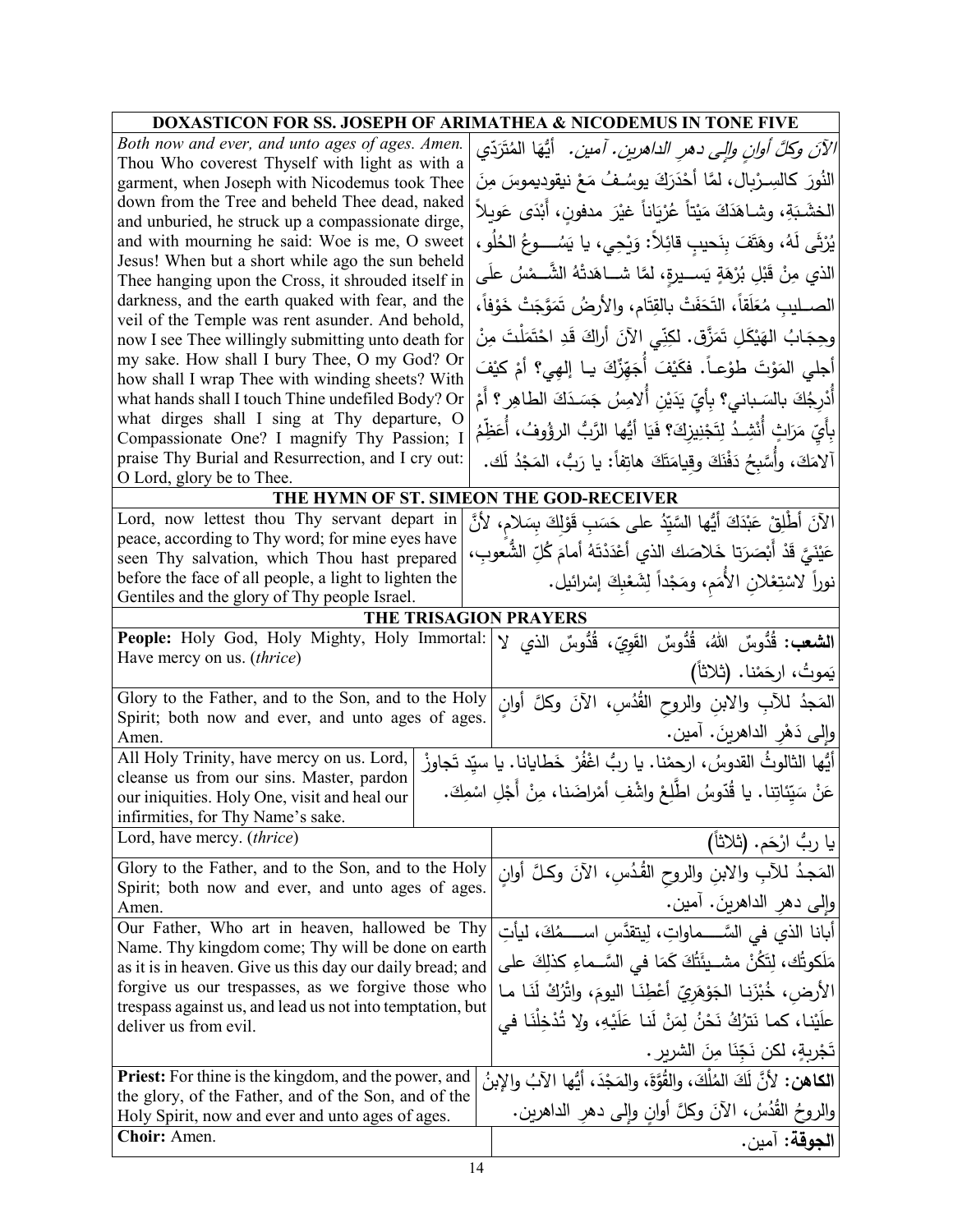| <b>RESURRECTIONAL APOLYTIKION IN TONE TWO</b>                                                                |                                                                                   |  |
|--------------------------------------------------------------------------------------------------------------|-----------------------------------------------------------------------------------|--|
| When Thou didst submit Thyself unto death, O                                                                 | عِنْدَما انْحَدَرْتَ إِلَى المَوْتِ، أَيُّها الحَياةُ الذي لا يموت،               |  |
| Thou deathless and immortal One, then Thou<br>didst destroy hell with Thy Godly power. And                   | حينئـذٍ أَمَـتَّ الْجَحيمَ بِبَرْقِ لاهوتـك. وعِنْـدَمــا أَقَمْـتَ               |  |
| when Thou didst raise the dead from beneath the                                                              | الأَمْواتَ مِنْ تَحْتِ الثَّرِى، صَـــــرَخَ نَحْوَكَ جَميعُ القُوَّاتِ           |  |
| earth, all the powers of Heaven did cry aloud unto<br>Thee: O Christ, Thou giver of life, glory to Thee.     | السَّماويين: أيُّها المسيحُ اﻹله، مُعْطى الحَياةِ المَجْدُ لك.                    |  |
| APOLYTIKION OF JOSEPH OF ARIMATHEA IN TONE TWO                                                               |                                                                                   |  |
| The noble Joseph, taking Thine immaculate Body                                                               | إِنَّ يُوسُــفَ المُتَّقِى، أَحْدَرَ جَسَــدَكَ الطَّاهِرَ مِنَ العودِ،           |  |
| down from the Tree, and having wrapped It in<br>pure linen and spices, laid It for burial in a new           | ولَفَّهُ بالسَّباني النَّقِيَّةِ، وحَنَّطَهُ بالطِّيبِ، وَجَهَّزَهُ، وأَصْجَعَهُ  |  |
| tomb. But on the third day Thou didst arise, O                                                               |                                                                                   |  |
| Lord, granting to the world Great Mercy.                                                                     | في قَبْرِ جَديدٍ. لَكِنَّكَ قُمْتَ لِثَلاثَةِ أَيَّامٍ، يا رَبُّ، مانِحاً         |  |
|                                                                                                              | العالَمَ الرَّحْمَةَ العُظْمي.                                                    |  |
| APOLYTIKION OF ST. JOHN THE THEOLOGIAN IN TONE TWO                                                           |                                                                                   |  |
| Glory to the Father, and to the Son, and to the Holy                                                         | <i>التَّحِدُ للأَبِ والابنِ والروح القُدْسِ.</i> أَيُّها  الرَّسولُ               |  |
| Spirit. O Apostle John, beloved of Christ our God,<br>hasten to deliver a defenseless people. He that        | المُتَكلِّمُ باللاَّهُوتِ، حَبيبُ المَسيحِ الإِلهِ، أَسْرِعْ وأنْقِذْ             |  |
| allowed thee to recline on His breast receiveth thee                                                         |                                                                                   |  |
| bowing in intercession. Implore Him,<br>O                                                                    | شَعْباً لا عُذرَ له. لأنَّ الَّذي تَنازَلَ أنْ تَتَّكئَ عَلَى صَدْرِهِ            |  |
| Theologian, to dispel the persistent cloud of the<br>heathen, and ask for us His peace and Great Mercy.      | يَقْبَلُكَ مُتَوَسِّلاً. فَابْتَهِلْ إِليهِ أَنْ يُشَتِتَ سَحَابةَ الشُرور        |  |
|                                                                                                              | والمِحَنِ، طَالباً لنَا السَلامةَ والرَّحْمَةَ العُظْمَى.                         |  |
| APOLYTIKION OF THE MYRRH-BEARING WOMEN IN TONE TWO                                                           |                                                                                   |  |
| Both now and ever, and unto ages of ages. Amen.                                                              | الآنَ وَكُلِّ أُوانٍ وَإِلَى دَهْرِ الْدَّاهِرِينَ. آمين. ﴿نَّ                    |  |
| Unto the myrrh-bearing women did the Angel cry<br>out as he stood by the grave: Myrrh-oils are meet for      | المَلاكَ قَدْ حَضَـرَ عِنْدَ القَبْرِ ، قائِلاً لِلْنِسْوَةِ الحامِلاتِ           |  |
| the dead, but Christ hath proved to be a stranger to                                                         | الطَّيــبِ: أمَّــا الطِّيــبُ فَهُوَ لائِقٌ بِــالْأَمْواتِ، وأمَّــا            |  |
| corruption. But cry out: The Lord is risen, granting                                                         | المَسِــيحُ، فَقَدْ ظَهَرَ غَرِيباً مِنَ الفَســاد. لَكِن اصْــرُخْنَ             |  |
| to the world Great Mercy.                                                                                    |                                                                                   |  |
| THE DISMISSAL                                                                                                | قائِلاتٍ: قَدْ قامَ الرَّبُّ، مانِحاً العالَمَ الرَّحْمَةَ العُظْمى.              |  |
| Deacon: Wisdom!                                                                                              | ا <b>لشماس:</b> حِكْمَةٌ.                                                         |  |
| Choir: Father, bless!                                                                                        |                                                                                   |  |
|                                                                                                              | ا <b>لجوقة:</b> بارك يا أب.                                                       |  |
| <b>Priest:</b> Christ our God, the Existing One, is blessed,<br>always, now and ever, and unto ages of ages. | ا <b>لكاهن:</b> المَسيحُ إلهُنا، الذي هو مُبارَكٌ كُلَّ حين، الآنَ                |  |
|                                                                                                              | وكلَّ أوان وإِلى دهر الداهرين.                                                    |  |
| <b>Choir:</b> Amen. Preserve, O God, the holy Orthodox                                                       | ا <b>لجوقة:</b> آمين. لِيُوَطِّدِ الرَّبُّ الإِلهُ الإِيمانَ المُسْتَقيمَ         |  |
| faith and all Orthodox Christians, unto ages of ages.<br>Amen.                                               | الرأى، مَعَ جَميع المَسيحيينَ الأَرْثوذُكْسيين، آمين.                             |  |
| Priest: Most-holy Theotokos, save us.                                                                        | ا <b>لكاهن:</b> أَيّتُها الفائقُ قُدسُها والدةُ اﻹلهِ خَلّصينا.                   |  |
| <b>Choir:</b> More honorable than the Cherubim, and                                                          | ا <b>لجوقة:</b> يا مَنْ هِيَ أكرَمُ مِنَ الشاروبيم، وأرفَعُ مجداً                 |  |
| more glorious beyond compare than the Seraphim,<br>thou who without corruption didst bear God the            | بغير قِياسٍ مِنَ السارافيم، التي مِنْ دونِ فَسادٍ وَلِدَتْ                        |  |
| Word and art truly Theotokos: we magnify thee.                                                               | كلِمَةَ الله، حقاً أنَّكِ والدةُ اﻹلهِ إيّاكِ نُعَظِّم.                           |  |
| Priest: Glory to Thee, O Christ our God                                                                      | ا <b>لكاهن:</b> المَجْدُ لَكَ أَيُّها المسيحُ الإِلهُ، يا رجاءَنا، المَجْدُ لَكَ. |  |
| and our Hope, glory to Thee.                                                                                 |                                                                                   |  |
| <b>Choir:</b> Glory to the Father, and to the Son,<br>and to the Holy Spirit; both now and ever,             | <b>الجوقة:</b> المَجْدُ للأَبِ والابنِ والروح القُدُسِ، الآنَ وكلَّ أوانِ         |  |
|                                                                                                              |                                                                                   |  |